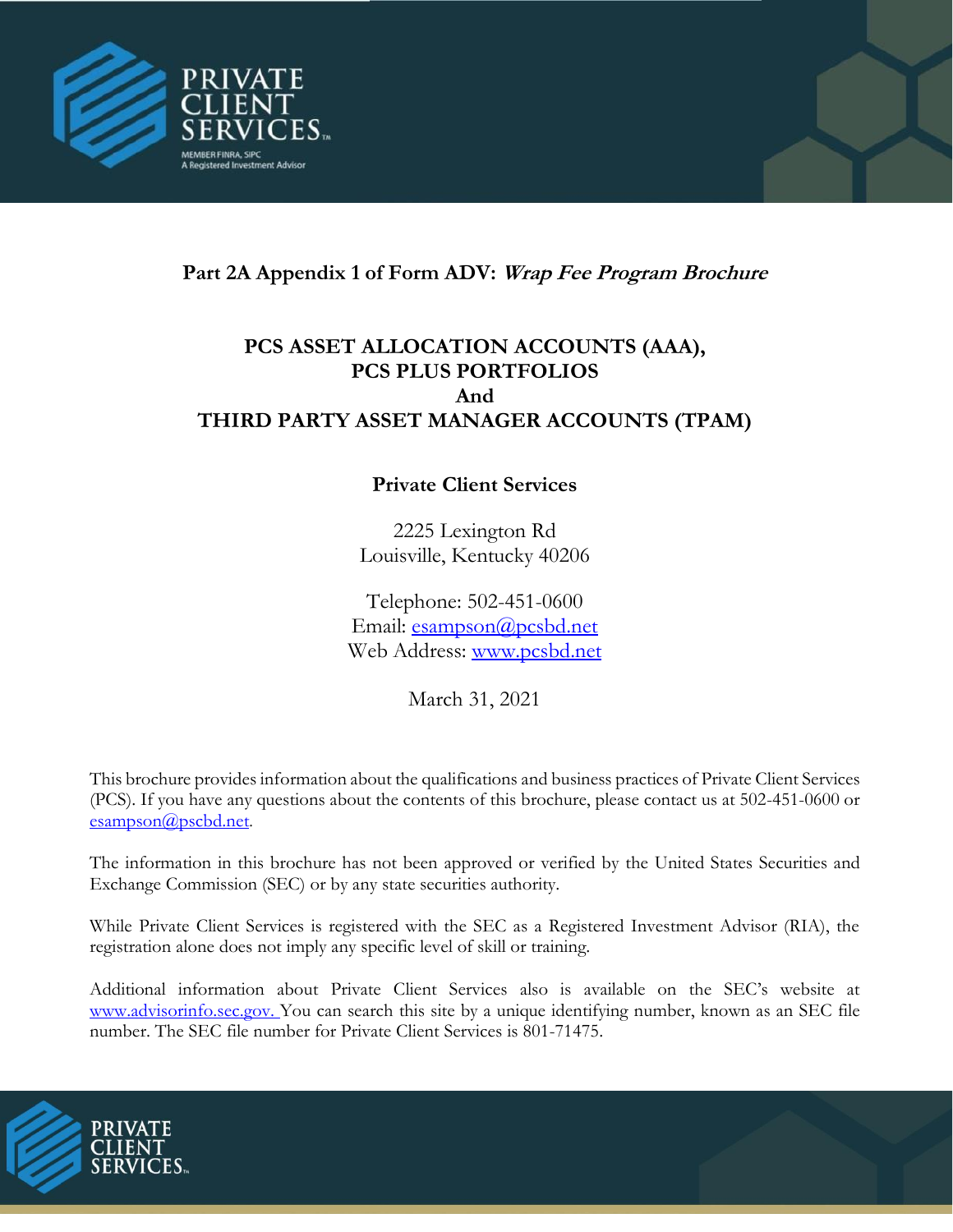# **Item 2 Material Changes**

The SEC requires that an annual update of Form ADV Part 2A identify and discuss material changes that have occurred since the last annual update of this form, which was dated March 31, 2019.

The standard of materiality under the Advisors Act is whether there is a substantial likelihood that a reasonable investor or client would have considered such material changes to be important.

There are no material changes contained in this update.

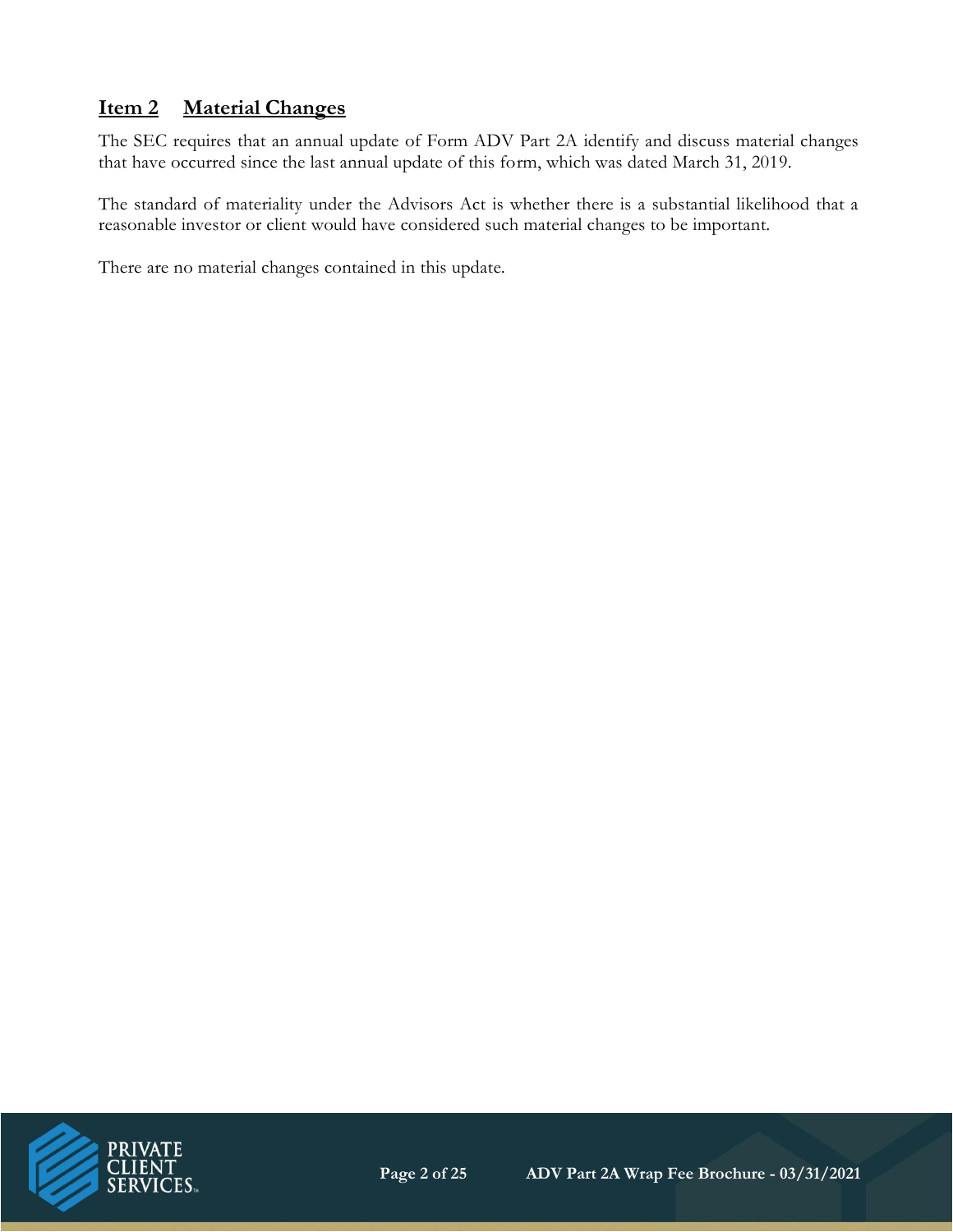# **Item 3 Table of Contents**

| Item   | Topic                                             | Page           |
|--------|---------------------------------------------------|----------------|
| Item 1 | Cover Page                                        |                |
| Item 2 | Material Changes                                  | 2              |
| Item 3 | Table of Contents                                 | 3              |
| Item 4 | Services, Fees and Compensation                   | $\overline{4}$ |
| Item 5 | Account Requirements and Types of Clients         | 14             |
| Item 6 | Portfolio Manager Selection and Evaluation        | 15             |
| Item 7 | Client Information Provided to Portfolio Managers | 19             |
| Item 8 | Client Contact with Portfolio Managers            | 20             |
| Item 9 | Additional Information                            | 20             |

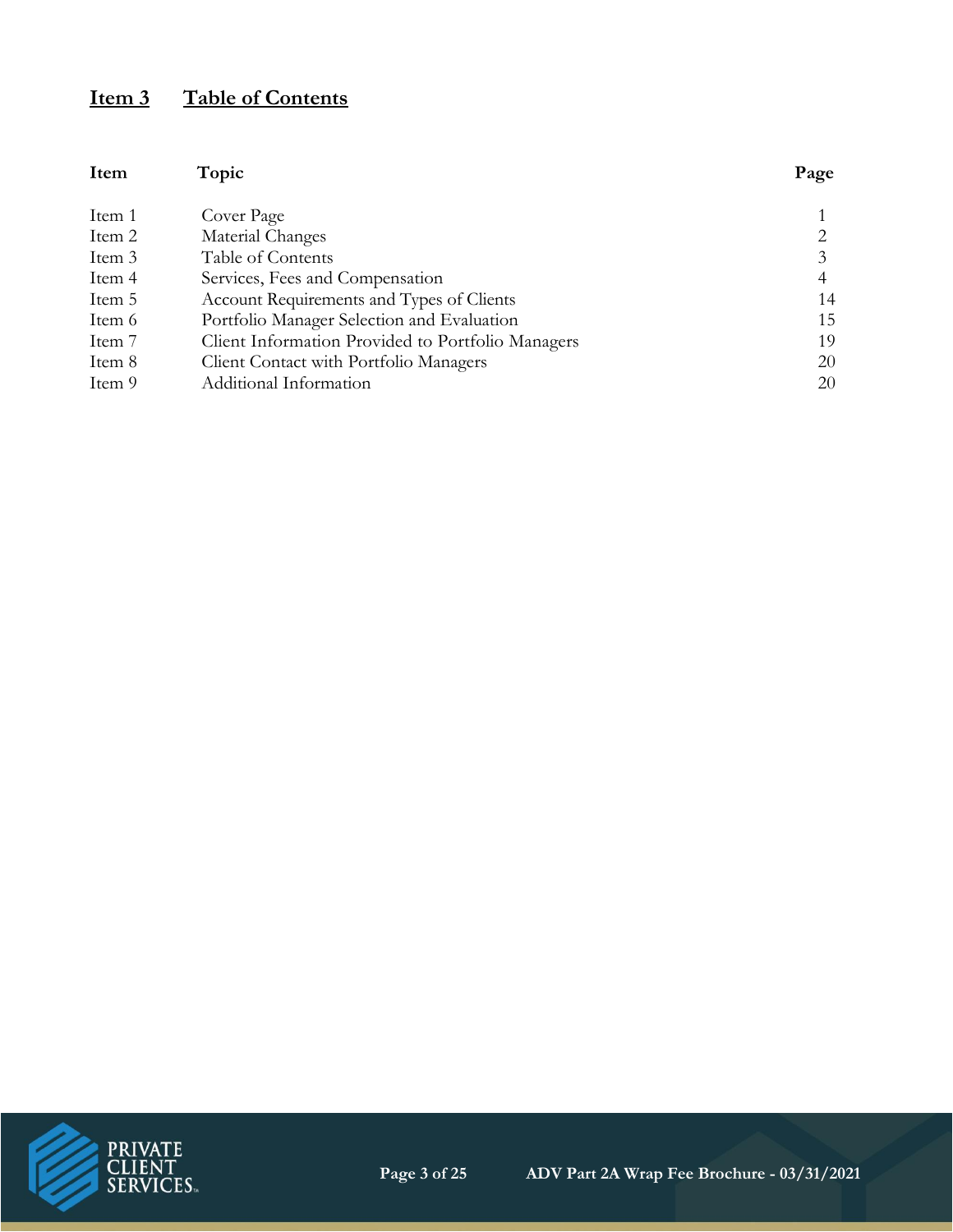# **ITEM 4 SERVICES, FEES AND COMPENSATION**

Private Client Services (PCS) is an SEC-registered investment adviser with its principal place of business located in Louisville, Kentucky. PCS began conducting business in 2001. On December 31, 2020, total assets under management in wrap programs was \$455,270,350 million.

PCS utilizes four distinct and separate program platforms for its fee-based asset allocation accounts. The first is its proprietary Asset Allocation Account (AAA) Program. The second is the use of PCS Plus Portfolios. The third is the use of directly held American Funds F2 Share mutual funds, and the fourth is a Third Party Asset Manager (TPAM) Program, which currently provides client access to five different asset managers with a broad array of asset allocation based models.

The AAA Wrap Program has been in existence since 2010. On December 31, 2020, assets under management in the AAA Program were \$206,348,189 non-discretionary and \$67,272,840 discretionary.

The Plus portfolios are new to investors as of 4/1/2018 and have \$8,206,674 in assets under management as of December 31, 2020.

PCS has offered access to TPAM since 2005. On December 31, 2020, assets under management in the TPAM Program were \$166,513,299. There were five different TPAMs in the program at the end of 2020.

PCS has offered American Funds F2 share Mutual Funds effective March 2019. On December 31, 2020 assets under management were \$6,929,348.

#### **Services – Client Financial Discovery and Risk Profiling**

Based on the needs of the individual client, PCS Investment Advisor Representatives ("IARs") may provide ongoing advice regarding the investment of client assets. Through a process of discussion and discovery, PCS IARs evaluate and analyze a given client's particular financial goals, resources and constraints. Key determinants include the client's investment objectives, their investment and income time horizons, their risk tolerance, and their anticipated liquidity needs. Our IARs then develop and recommend one or more suitable personal investment strategies to create and manage an investment portfolio that will enable the client to reach their financial goals. As appropriate, we also discuss and consider a client's prior investment history and experience with various investable asset classes, as well as family composition and background.

Upon completion of the discovery and risk profiling process, the IAR will make a recommendation to manage the client portfolio on one of four different investment platforms that PCS offers to our clients. PCS offers a proprietary PCS Asset Allocation Account (AAA) wrap fee platform, PCS Plus Portfolio allocation Account wrap fee platform, directly held American Funds F2 share portfolios, or an outsourced Third Party Asset Manager (TPAM) platform. Descriptions of all three options are detailed below. Given an individual client's circumstances, there may be instances where a combination of platforms might be utilized.

The IAR will also present an appropriate benchmark, either a widely recognized market index or blend of market indices that is representative of the asset classes to be used in the construction of the client portfolio.

PCS IARs may manage accounts on either a discretionary and non-discretionary basis. Client consent for any and all trade recommendations or changes in asset allocation must be obtained prior to the execution of such trades or allocation changes within all non-discretionary accounts. Clients who elect to assign discretionary authority to their IAR are not required to approve individual transactional activity. Discretionary authority will be limited to portfolio management activities and do not include any authority related to disbursement of funds from a client account without express instruction from the client for each money

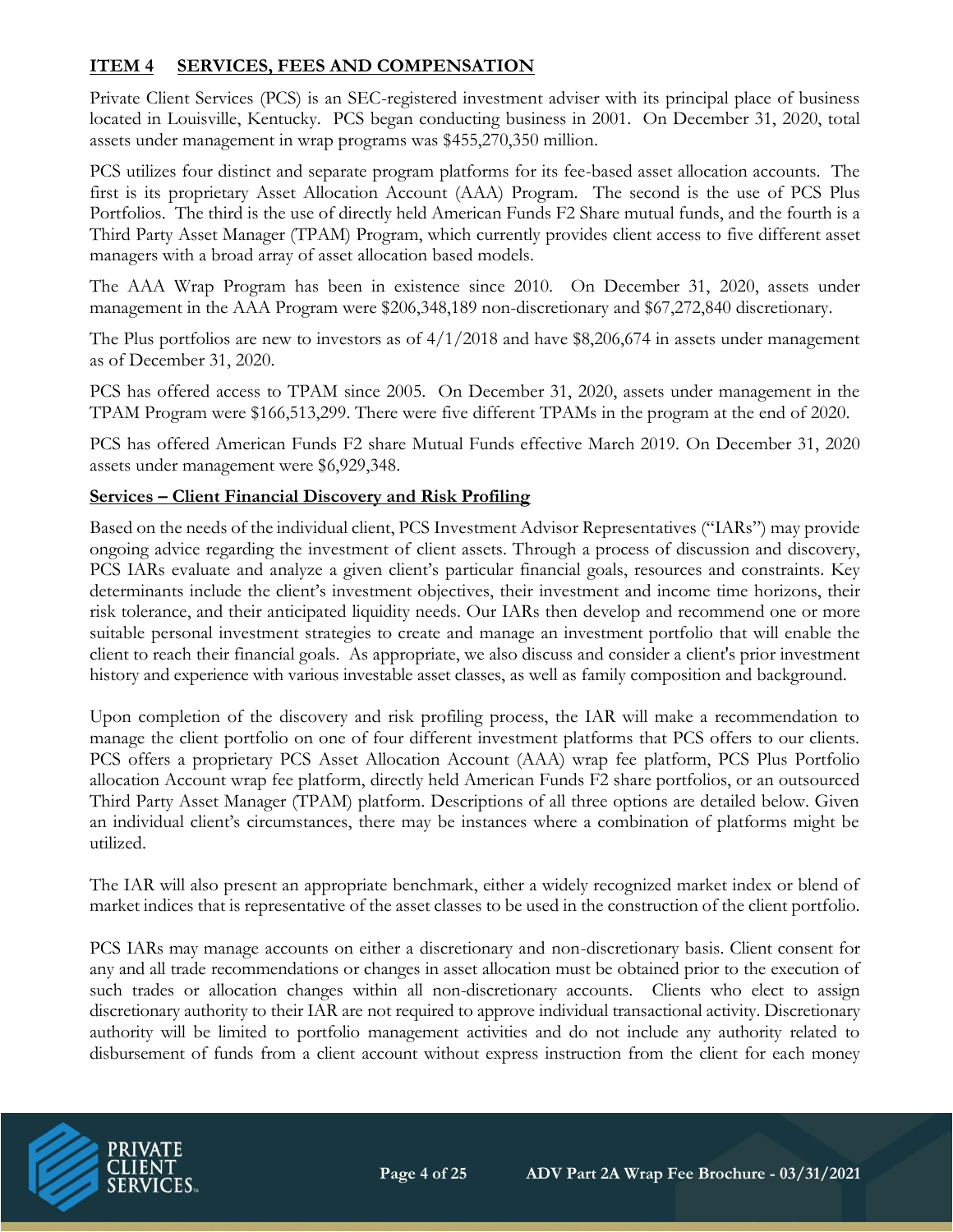movement (Systematic disbursement with approved request excluded).

PCS Plus Portfolios are managed on a discretionary basis and investment decisions related to portfolio holdings, timing of changes to a portfolio makeup, and/or changes to portfolio objectives are made by the PCS Investment Committee. The PCS Investment Committee will evaluate recommended changes to portfolios provided by the third-party investment managers but may or may not accept all changes.

Clients may impose reasonable restrictions on investing in certain asset classes, certain types of securities, specific industries or economic sectors, or securities issued by specific companies or entities.

Upon client request only, PCS assists in the development and utilization of a formalized Investment Policy Statement (IPS), which summarizes the general investment goals and objectives of a client and describes the strategies that the Advisor should employ to meet these objectives. Specific information on matters such as asset allocation, risk tolerance, and liquidity requirements would also be included in an IPS.

The supervision, monitoring and review processes for client accounts are described below in Item 13.

Our investment recommendations are not limited to any specific product or service offered by a brokerdealer or insurance company and will generally include advice regarding the following securities:

- Exchange-listed securities
- General Equity Securities (Stock)Warrants
- Corporate debt securities (other than commercial paper)
- Certificates of deposit
- Municipal securities
- Variable life insurance
- Variable annuities
- Mutual fund shares
- United States governmental securities
- Options contracts on securities

Because some types of investments involve certain additional degrees of risk, they will only be implemented when a recommendation is consistent with the client's stated investment objectives, tolerance for risk, liquidity and suitability.

# **PCS ASSET ALLOCATION ACCOUNT (AAA)**

The PCS AAA platform is a proprietary wrap fee program consisting of five different asset allocation models. The model allocations are strategic, providing five distinct portfolios with fixed target allocations that are optimized across the entire risk and return spectrum. The recommended asset allocation for each of the five models provides a fixed target from which portfolio drift and necessary rebalancing can be calculated.

Within the allocation to each asset class, PCS IARs will work with the client to make individual security,

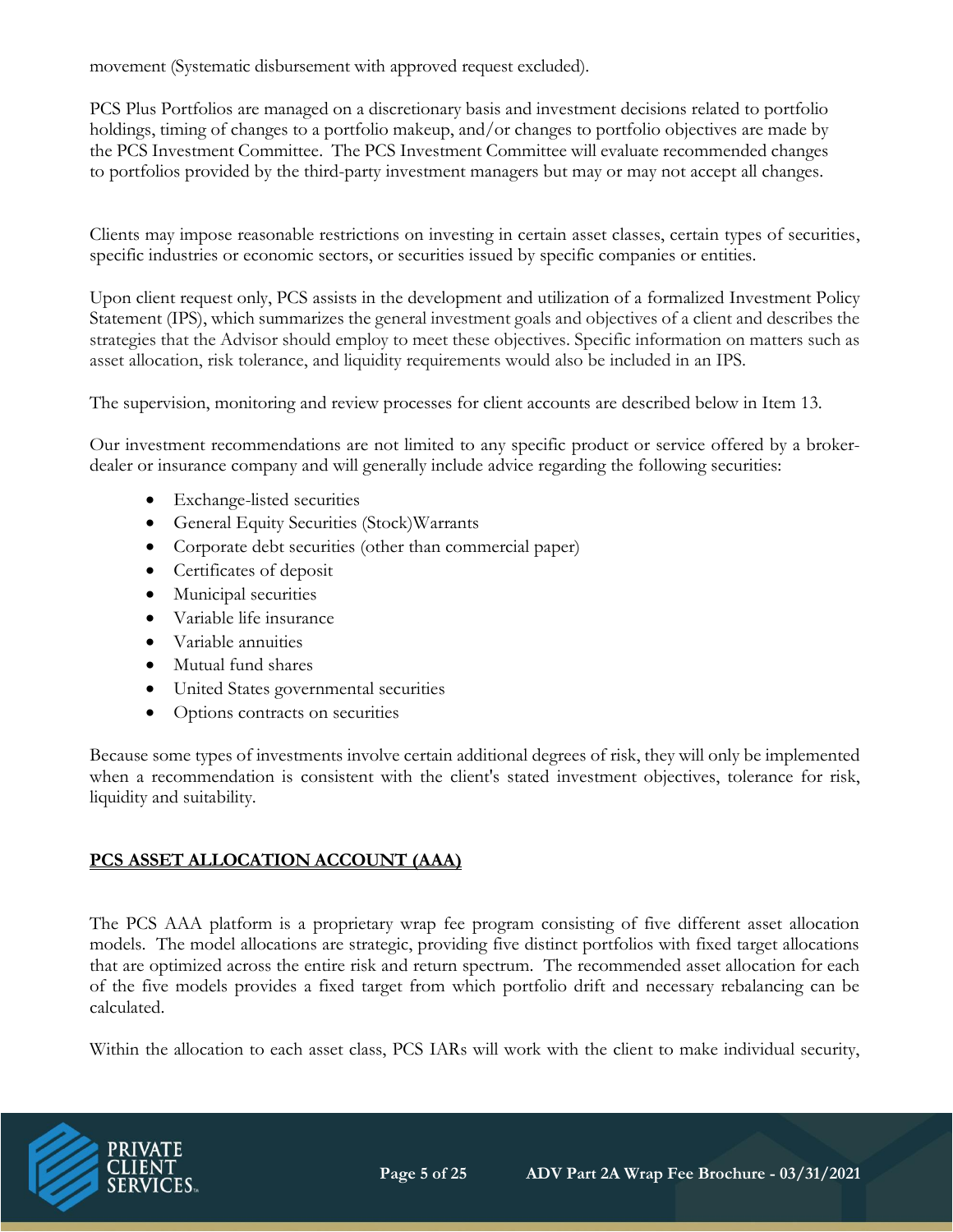mutual fund, exchange traded fund, or other investment vehicle recommendations to complete the construction of a given portfolio. For non-discretionary accounts, because client consent is necessary, the implementation of a given model's allocation and subsequent trading and rebalancing does not occur without client acknowledgment and acceptance of any recommendations. Clients are under no obligation to take action on any recommendations.

Because each PCS IAR operates independently, individual security selection recommendations will likely result in portfolios that have identical asset allocations, but different individual investments within each asset class. This may or may not result in different investment performance between accounts with similar asset allocations.

| <b>Model Name:</b>                                                                        | Description                                                                                                                                                                                                                                                 | <b>Allocation</b>              |
|-------------------------------------------------------------------------------------------|-------------------------------------------------------------------------------------------------------------------------------------------------------------------------------------------------------------------------------------------------------------|--------------------------------|
| Conservative<br>Investment objective: Preservation                                        | For investors who are primarily interested<br>in preserving their investment principal.<br>Investors who choose this model seek low<br>volatility and a low probability of capital<br>loss.                                                                 | 30% Equity<br>70% Fixed Income |
| <b>Moderate-Conservative</b><br>Investment objective:<br>Income<br>and<br>Moderate Growth | For investors who seek moderate capital<br>appreciation. Investors who choose this<br>model are comfortable with only limited<br>swings in the annual returns earned on their<br>portfolios                                                                 | 50% Equity<br>50% Fixed Income |
| Moderate<br>Investment objective: Balanced growth                                         | For investors who seek higher potential<br>growth with relatively stable capital<br>appreciation. Investors who choose this<br>model feel that maximizing returns is<br>equally important to minimizing risk.                                               | 60% Equity<br>40% Fixed Income |
| Moderate-Aggressive<br>Investment objective: Capital growth                               | For investors who seek high potential<br>growth. Investors who choose this model<br>are willing to accept an above-average risk<br>in exchange for greater potential gains.                                                                                 | 80% Equity<br>20% Fixed Income |
| Aggressive<br>Investment objective: Aggressive growth                                     | For investors who want to build significant<br>wealth over time, and are willing to accept<br>greater risk to do so. Investors who choose<br>this model will tolerate large market<br>fluctuations in value in exchange for<br>potentially greater returns. | 100% Equity                    |

# **PCS AAA Model Allocations**

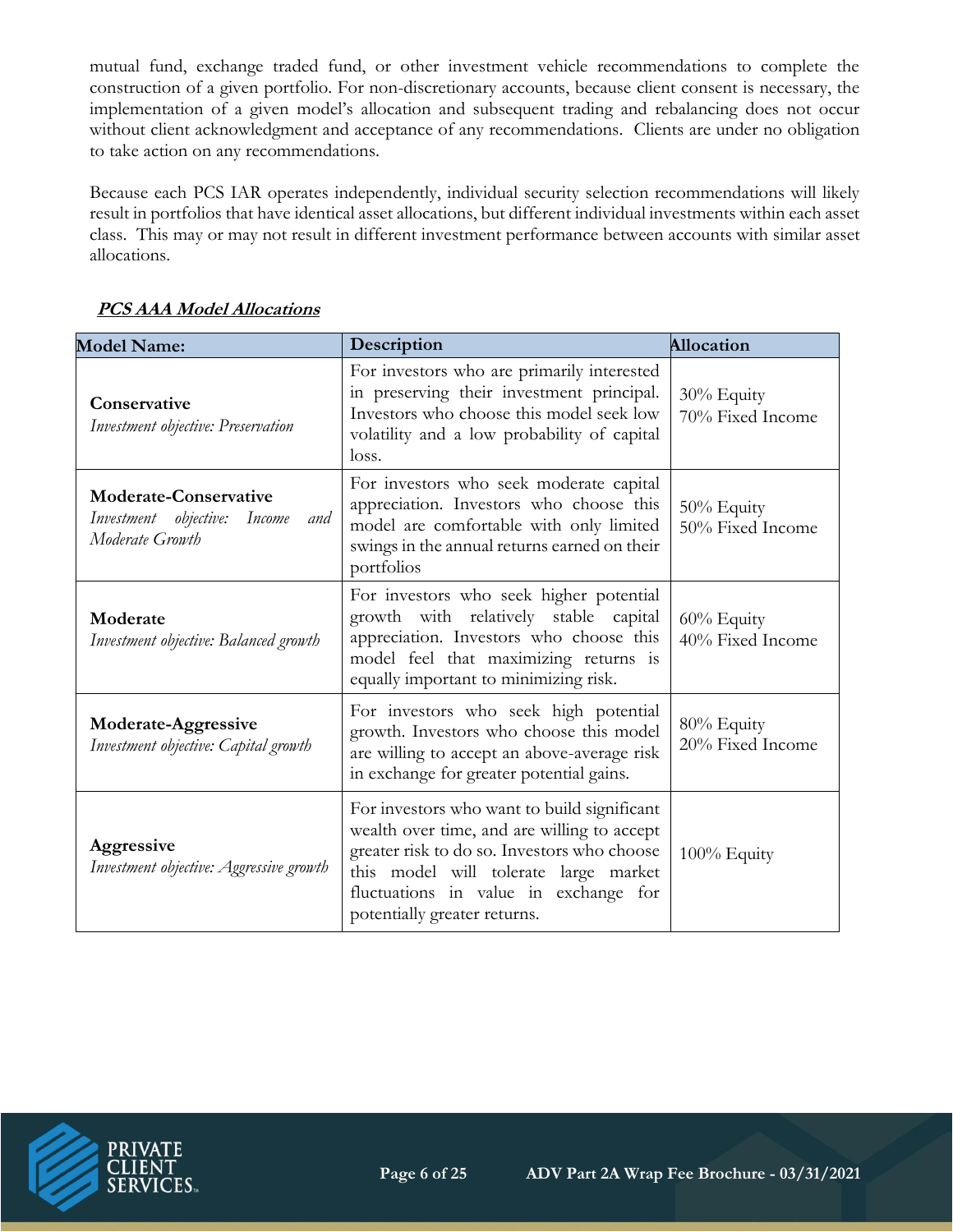#### **PCS PLUS PORTFOLIOS**

The PCS Plus Portfolio platform is a wrap fee program consisting of several different asset allocation portfolios provided by third-party investment managers. The portfolios are strategic, providing solutions across five distinct risk bands with fixed target allocations that are optimized across the entire risk and return spectrum. The asset allocation for each of the portfolios provides a fixed target from which portfolio drift and rebalancing is calculated.

Within each portfolio, the PCS Investment Committee will implement portfolio changes disseminated by the third-party investment managers to complete the construction and ongoing management of a given portfolio. The PCS Investment Committee will evaluate recommended changes to portfolios provided by the third-party investment managers but may or may not accept all changes.

The PCS Investment Committee is made up of members representing Research, Marketing, Compliance, Operations, and Executive Management.

#### **AMERICAN FUNDS DISTRIBUTORS, INC. F2 SHARE DIRECTLY HELD FUNDS**

Private Client Services has the ability to actively manage advisory accounts directly held through American Funds Distributors, Inc. (American Funds) in share classes that do not have an up-front or contingent deferred sales charge. Class F-2 shares are designed for investors who choose to compensate their financial professional based on the total assets in their portfolio, rather than commissions or sales charges. This arrangement is often called an "asset-based" or "Fee-based" program. Class F-2 shares do not carry a 12b-1 "trailing commission". Fund expenses will vary with each investment selection depending on multiple factors as outlined in the fund prospectus. Please note that Class F-2 shares are not available for purchase in certain employer-sponsored retirement plans, unless they are part of a qualifying fee-based program.

American Funds F-2 funds are managed by advisors on either a discretionary or non-discretionary basis based on the agreement in place with the client, and according to the client's individual needs, goals and objectives. The advisory fee charged for these accounts is 0.50% flat rate annually. These fees are calculated and debited by American Funds quarterly in arrears based on an average daily balance of the account(s). The fees for these accounts are non-negotiable. The accounts are subject to a \$10 setup fee and \$10 annual fee, but not subject to any additional trading related fees through the American Funds platform. The client must acknowledge and agree to allow American Funds to liquidate shares of the funds held in order to cover any applicable advisory or account service fees.

#### **THIRD PARTY ASSET MANAGERS (TPAM)**

PCS has engaged in agreements with several unaffiliated asset managers, known as TPAMs (Third Party Asset Manager). TPAMs offer clients of PCS additional services, investment flexibility, and access to institutional and alternative asset managers. Such access has historically been available only to large institutions, high net worth individuals and accredited investors.

PCS has established a due diligence process to investigate various aspects of each TPAM, including evaluation and analysis of historical investment performance, portfolio manager biographies and backgrounds, trading and operations policies, compliance, code of ethics and overall business enterprise risk.

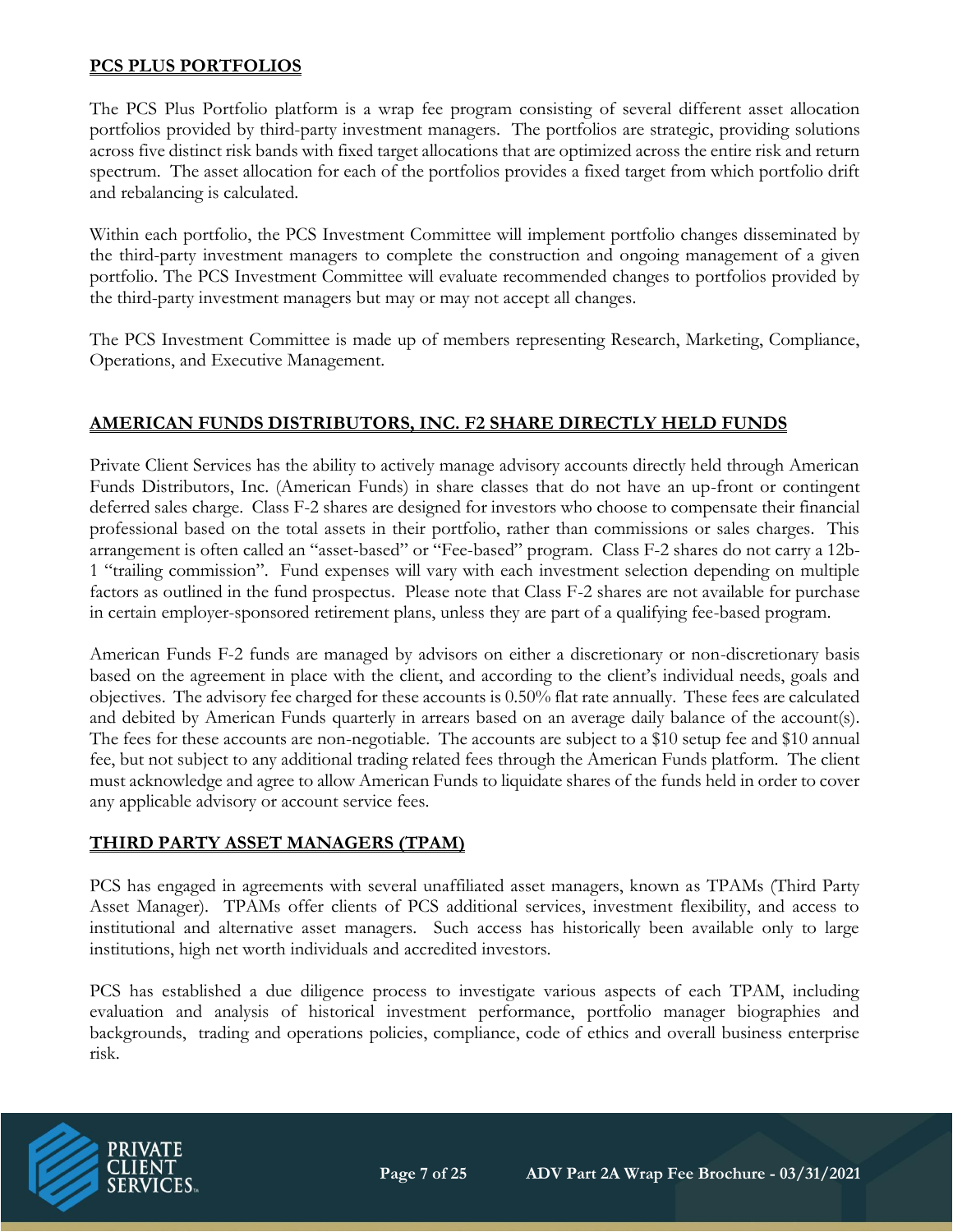The client financial discovery and risk profiling process is similar to the process employed for PCS AAA clients but customized by the TPAM to suit the array of available investment alternatives that a given TPAM may offer. Upon completion of the discovery and TPAM risk profiling processes, PCS IARs will make a recommendation to the client as to which TPAM offers a suitable platform and selection of potential portfolios to meet client objectives. Factors considered in making this determination include account size, risk tolerance, the investment philosophy of the selected TPAM, the suitability of the products offered by the TPAM, and the opinion of the client. Clients should refer to the selected TPAM's Firm Brochure or other disclosure documents for a full description of the services offered by each firm. PCS is available to meet with clients (if desired by the client) to review our relationship with any of the TPAMs.

PCS provides supervisory support and periodic compliance testing to ascertain that client accounts are in compliance with the TPAM asset allocation model that has been recommended. PCS also conducts annual account reviews designed to capture any changes in client circumstances and IAR's will then work with the client to adjust investment strategies as necessary to reflect identified changes.

#### *Monitoring of Investment Performance:*

We monitor client investments and the performance of their portfolios on a periodic basis, based on the procedures and timing intervals delineated in the supervisory procedures of Private Client Services. Investment performance is reported to the client at least quarterly, and a suitability review of investment objectives, risk tolerances and the selected benchmark occurs, (unless specifically denied by the client) at least once annually. IAR's may make recommended changes to a client's investment allocation/portfolio as changes in situation and/or client objective or risk tolerance are identified.

#### *Employee Communications:*

For pension, profit sharing and 401(k) plan clients with individual plan participants exercising control over assets in their own account (''self-directed plans''), we may also provide educational support and investment workshops designed for the plan participants. The nature of the topics to be covered will be determined by us and the client under the guidelines established in ERISA Section 404(c). The educational support and investment workshops will NOT provide plan participants with individualized, tailored investment advice or individualized, tailored asset allocation recommendations.

#### **PCS Asset Allocation Account (AAA) Fees:**

The annualized fee for PCS Asset Allocation Accounts (AAA) is charged as a percentage of assets under management, according to the following blended fee schedule:

| <b>Total Account Market Value</b> | <b>Maximum Annual Fee</b> |  |
|-----------------------------------|---------------------------|--|
| $$50,000 - $249,999$              | $2.00\%$                  |  |
| $$250,000 - $499,999$             | 1.75%                     |  |
| $$500,000 - $999,999$             | $1.50\%$                  |  |
| Over \$1,000,000                  | $1.25\%$                  |  |

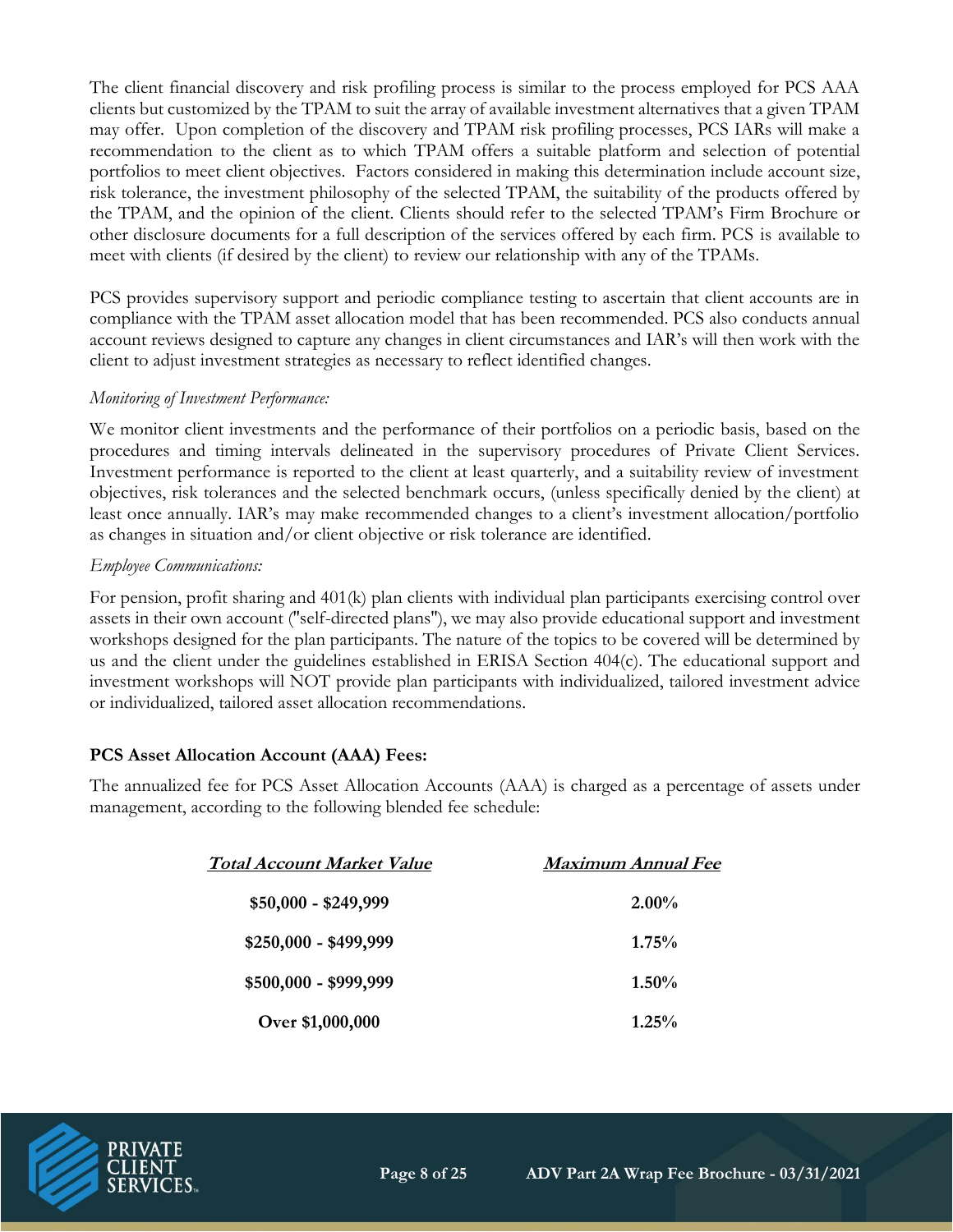Our fees are billed quarterly, in advance, at the beginning of each calendar quarter based upon the total market value of the client's account at the end of the previous quarter. Fees will be calculated by Pershing LLC and debited from the account in accordance with the client authorization in the Client Services Agreement. A minimum annual account charge of \$80 applies, regardless of account size, which may, in certain instances, result in the aggregate client fee exceeding 2%.

For discretionary accounts billed through Orion and held through Pershing LLC, Charles Schwab, TD Ameritrade, and Pershing Advisor Solutions, fees are billed quarterly, in advance, based upon the average daily balance of the prior quarter. Fees are debited from the account in accordance with the client authorization in the Client Services Agreement. A minimum annual fee of \$250.00 will apply to all discretionary accounts, which may, in certain instances, result in the aggregate client fee exceeding 2%.

Should the advisory agreement be terminated by either the client or by PCS, a pro rata fee is charged to the client based on the number of days left in the billing period.

A minimum of \$50,000 of assets under management is required for this service. This minimum account size may be negotiable under certain circumstances. Private Client Services may group certain related client accounts for the purposes of achieving the minimum account size and determining the annualized fee. The firm reserves the right to waive the account minimum.

**Limited Negotiability of Advisory Fees**: Although Private Client Services has established the aforementioned maximum fee schedule(s), we retain the discretion to negotiate alternative fees on a clientby-client basis. Client facts, circumstances and needs are considered in determining the fee schedule. These include the complexity of the client, assets to be placed under management, anticipated future additional assets, related accounts, portfolio style, account composition, and reporting needs among other factors. The specific annual fee schedule is identified in the contract between the Advisor and each client.

Discounts may be offered to family members and friends of associated persons of our firm as stated in the contract between the advisor and each client.

#### **PCS Plus Portfolios Fees:**

The annualized fee for PCS Plus Portfolios is charged as a percentage of assets under management and is determined based on the internal costs of the holdings in the portfolios, administrative costs of the program, and an advisory fee:

- Internal costs of the portfolio holdings typically range between  $0.12\%$  and  $0.20\%$  but may vary depending on the internal costs of the assets held within the portfolio.
- The account fees, including administrative and advisor fees are set according to the agreement between the client and the advisor when the account is established and may vary up to the following maximums:

| Up to $$250,000$ | $2.00\%$ |
|------------------|----------|
| Next \$250,000   | $1.75\%$ |
| Next \$500,000   | $1.50\%$ |
| Over \$1,000,000 | $1.25\%$ |

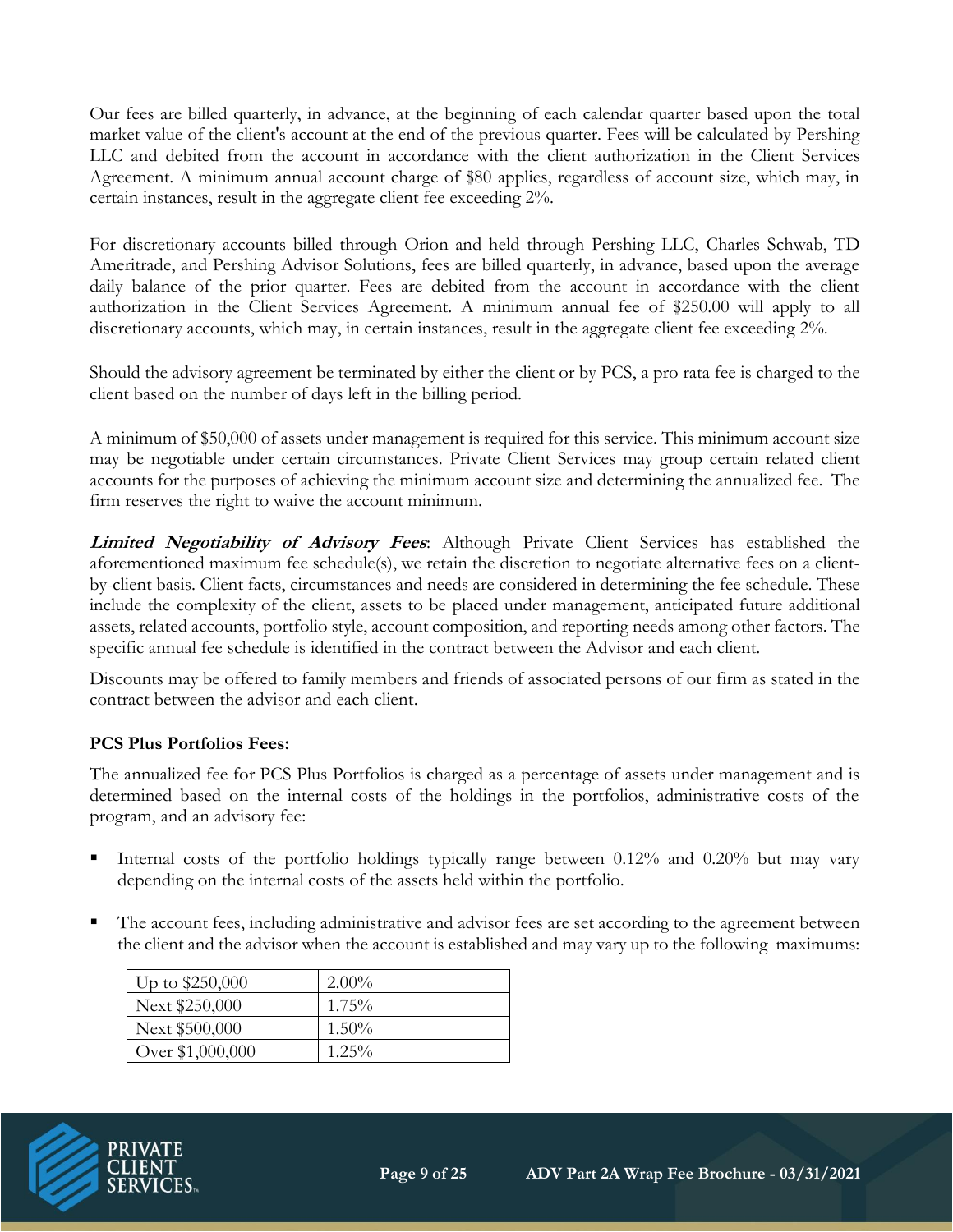Fees are billed monthly, in arrears, based on the average daily value of the account in a given month. Fees will be calculated by PCS and debited from the account in accordance with the client authorization in the Client Services Agreement. A minimum annual fee of \$250.00 will be charged, which in certain instances may result in the aggregate client fee exceeding 2%.

Should the advisory agreement be terminated by either the client or by PCS, a pro rata fee is charged to the client based on the number of days left in the billing period.

A minimum of \$50,000 of assets under management, invested in the Plus Portfolios is required for this service. This minimum account size may be negotiable under certain circumstances. Private Client Services may group certain related client accounts for the purposes of achieving the minimum account size and determining the annualized fee. The firm reserves the right to waive the account minimum.

**Limited Negotiability of Advisory Fees**: Although Private Client Services has established the aforementioned maximum fee schedule, we retain the discretion to negotiate alternative fees on a client-byclient basis. Client facts, circumstances and needs are considered in determining the fee schedule. These include the complexity of the client, assets to be placed under management, anticipated future additional assets, related accounts, account composition, and reporting needs among other factors. The specific annual fee schedule is identified in the contract between the Advisor and each client.

# **American Funds FS Shares Directly Held Program Fees:**

The advisory fee charged for the management of the American Funds F2 share directly held program is a flat 0.50% annual advisory fee.

# **Third Party Asset Manager (TPAM) Fees**

Clients participating in TPAM managed account programs may be charged various program fees in addition to the advisory fee charged by our firm. In a wrap fee arrangement, clients pay a single fee for advisory, brokerage and custodial services. Client's portfolio transactions may be executed without commission charge in a wrap fee arrangement. In evaluating such an arrangement, the client should also consider that, depending upon the level of the wrap fee charged by the broker-dealer, the amount of portfolio activity in the client's account, and other factors, the wrap fee may or may not exceed the aggregate cost of such services if they were to be provided separately. We will review with clients any separate program fees that may be charged to clients.

We do not enter into an advisory agreement with any client nor do we charge a fee to any client for referrals to third party asset manager. Our fees for such referrals are paid by the referred TPAM who shares with our firm a percentage of the fees received from the client. Client advisory fees are not increased in any way as a result of our referral of any clients to a TPAM. Clients should refer to the TPAM's disclosure document for information regarding its fees, billing practices, minimum required investments and termination of advisory agreements.

#### **FINANCIAL PLANNING FEES**

Private Client Services' Financial Planning fee is determined based on the nature of the services being provided and the complexity of each client's circumstances. All fees are agreed upon prior to entering into

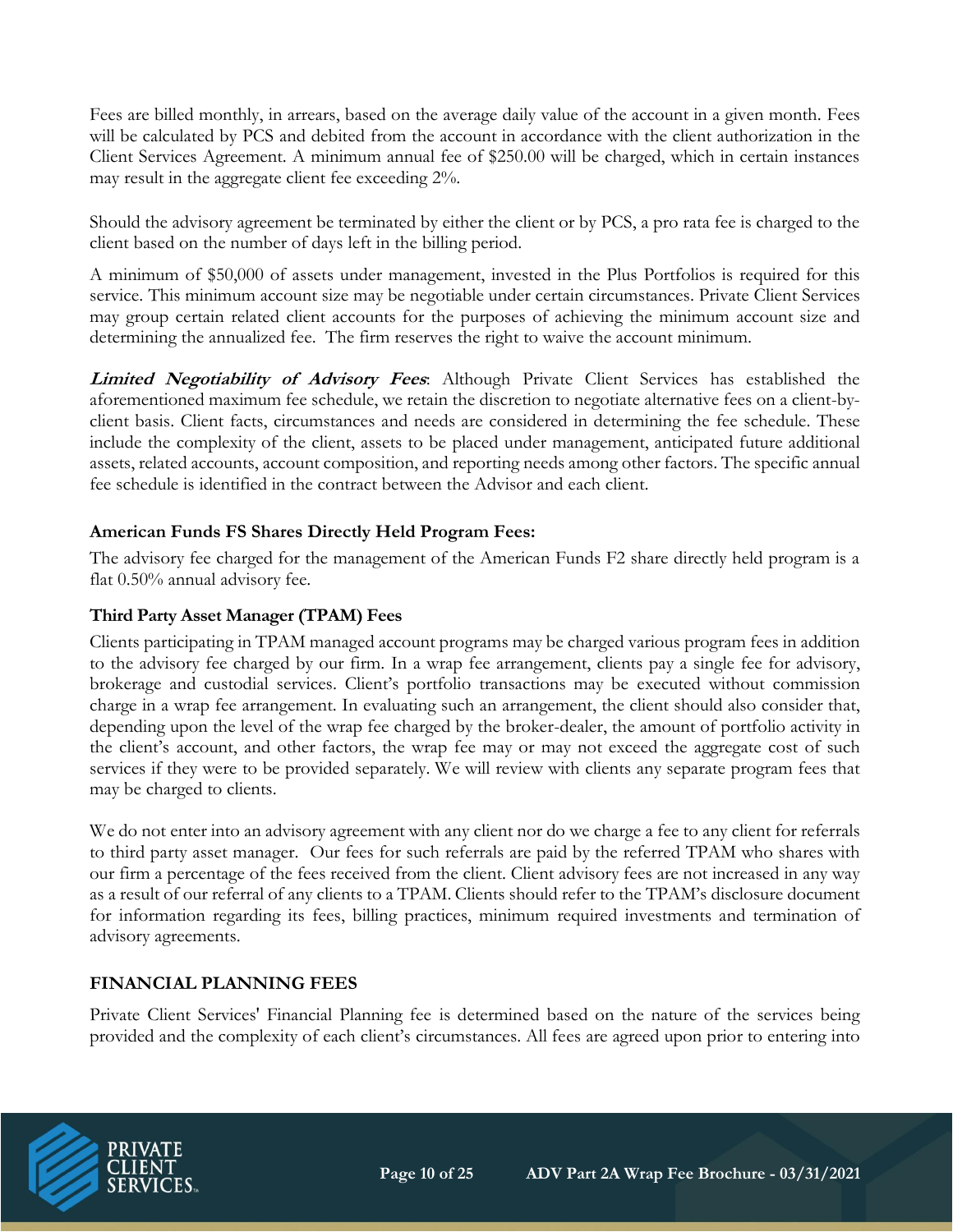an engagement agreement with any client.

Our Financial Planning fees may be calculated and charged on an hourly basis, ranging from \$100 to \$500 per hour. Although the length of time it will take to provide a Financial Plan will depend on each client's personal situation, we will provide an estimate for the total hours at the start of the advisory relationship.

Our Financial Planning fees may be calculated and charged on a fixed fee basis, typically ranging from \$250 to \$5000, depending on the specific arrangement reached with the client.

We may request a minimum retainer upon completion of our initial fact-finding session with the client; however, advance payment will never exceed \$600 for work that will not be completed within six months. The balance is due upon completion and delivery of the plan or a client may be on a quarterly billed cycle.

The client may be billed quarterly in arrears based on actual hours accrued or as 1/4 of a yearly flat rate as per the engagement agreement.

PCS has a conflict of interest regarding financial planning and consulting services. Implementation of the recommendations made through financial planning or consulting services through PCS, acting either in its capacity as an RIA or Broker/Dealer, will result in additional costs to the client. Financial planning clients are under no obligation to utilize PCS to implement recommendations made during the financial planning process.

# **CONSULTING SERVICES FEES**

Private Client Services' Consulting Services fee is determined based on the nature of the services being provided and the complexity of each client's circumstances. All fees are agreed upon prior to entering into a contract with any client.

Our Consulting Services fees may be calculated and charged on an hourly basis, ranging from \$100 to \$500 per hour. An estimate for the total hours is determined at the start of the advisory relationship.

Our Consulting Services may be calculated and charged on a fixed fee basis, typically ranging from \$250 to \$5000 subject to the specific arrangement reached with the client.

Some Consulting Services may be offered to clients on a subscription basis utilizing either an online or system-based platform where the fee for service is collected on a recurring basis. The fees for these services will differ depending on the subscription selected by the client.

#### **GENERAL INFORMATION**

#### **Termination of the Advisory Relationship**:

A client agreement may be canceled at any time, by either party, for any reason upon receipt of 30 days written notice. As disclosed above, certain fees are paid in advance of services provided. Upon termination of any account, any prepaid, unearned fees will be refunded. Where accounts are billed in arrears, a pro rata charge will occur according to the number of days remaining in the billing period.

#### **Mutual Fund or ETF Fees**:

All fees paid to Private Client Services for investment advisory services are separate and distinct from the fees and expenses charged by mutual funds and/or ETFs to their shareholders. Product provider fees and

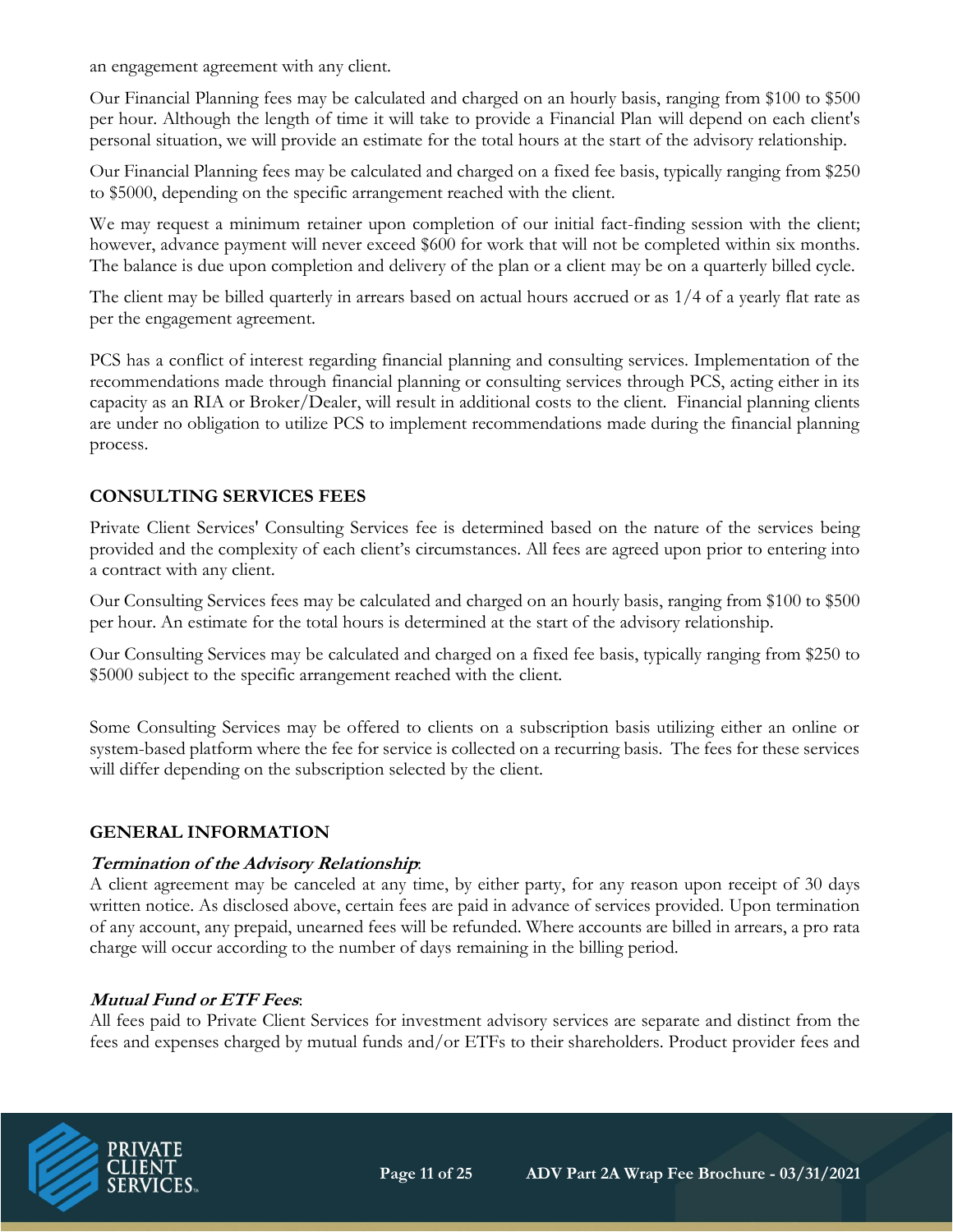expenses are described in each fund's prospectus. These fees may include a management fee, fund administrative expenses, and a possible distribution fee. If the fund also imposes sales charges, a client may pay an initial sales charge.

There are generally various share classes of mutual funds available for purchase by a client. Each share class has varying fee schedules which may include either an up-front fee, contingent deferred sales charge (CDSC), and/or 12b-1 trail commission. PCS Advisors strive to recommend the lowest cost share class available when making recommendations for portfolio design. There may be situations where the lowest cost option is not available. PCS does not allow the purchase of a C-Share mutual fund inside an advisory account. C-Share funds have a contingent deferred sales charge as well as higher internal expenses than other share class funds. Additionally, any client account that is subject to a mutual fund that pays out a 12b-1 (trail) fee will receive a return of the 12b-1 fee into the client account.

A client could invest in a mutual fund directly, without our services. In that case, the client would not receive the services provided by our firm, which are designed, among other things, to assist the client in determining which mutual fund or funds are most appropriate to each client's financial condition and objectives. Accordingly, the client should review both the fees charged by the funds and our fees to fully understand the total amount of fees to be paid by the client and to thereby evaluate the advisory services being provided.

In addition to the advisory fees paid to Private Client Services, clients may also incur certain charges imposed by other third parties, such as broker-dealers, custodians, trust companies, banks and other financial institutions (collectively "Financial Institutions"). These additional charges may include securities brokerage commissions, transaction fees, custodial fees, fees for trades executed away from the custodian, fees charged by the Independent Managers (charged to all clients other than certain legacy clients whose agreements will reflect the inclusion of these fees), margin costs, charges imposed directly by a mutual fund or ETF in a client's account, as disclosed in the fund's prospectus (e.g., fund management fees and other fund expenses), deferred sales charges, odd-lot differentials, transfer taxes, wire transfer and electronic fund fees, and other fees and taxes on brokerage accounts and securities transactions. The Firm's brokerage practices are described at length in Item 12, below.

#### **Disclosure of Conflict of Price Differential:**

PCS places customer accounts with several custodians, currently Pershing LLC, Pershing Advisor Solutions, Charles Schwab, and TD Ameritrade. Each custodian assesses different charges for its services; therefore, this presents a conflict of interest as PCS earns a different level of compensation at one custodian versus another based on various factors such as individual account size or overall firm assets under management.

Moreover, the Advisor receives access to software and related support as part of its relationship with each Custodian. The software and related systems support may benefit the Advisor, but not its Clients directly. In fulfilling its duties to its Clients, the Advisor endeavors at all times to put the interests of its Clients first. Clients should be aware, however, that the receipt of economic benefits from a Custodian creates a potential conflict of interest since these benefits may influence the Advisor's recommendation of the Custodian over one that does not furnish similar software, systems support, or services.'

We do not charge our clients higher advisory fees based on their trading activity, but you should be aware that we may have an incentive to limit our trading activities in your account(s) because we are charged for executed trades in certain accounts held through Charles Schwab.

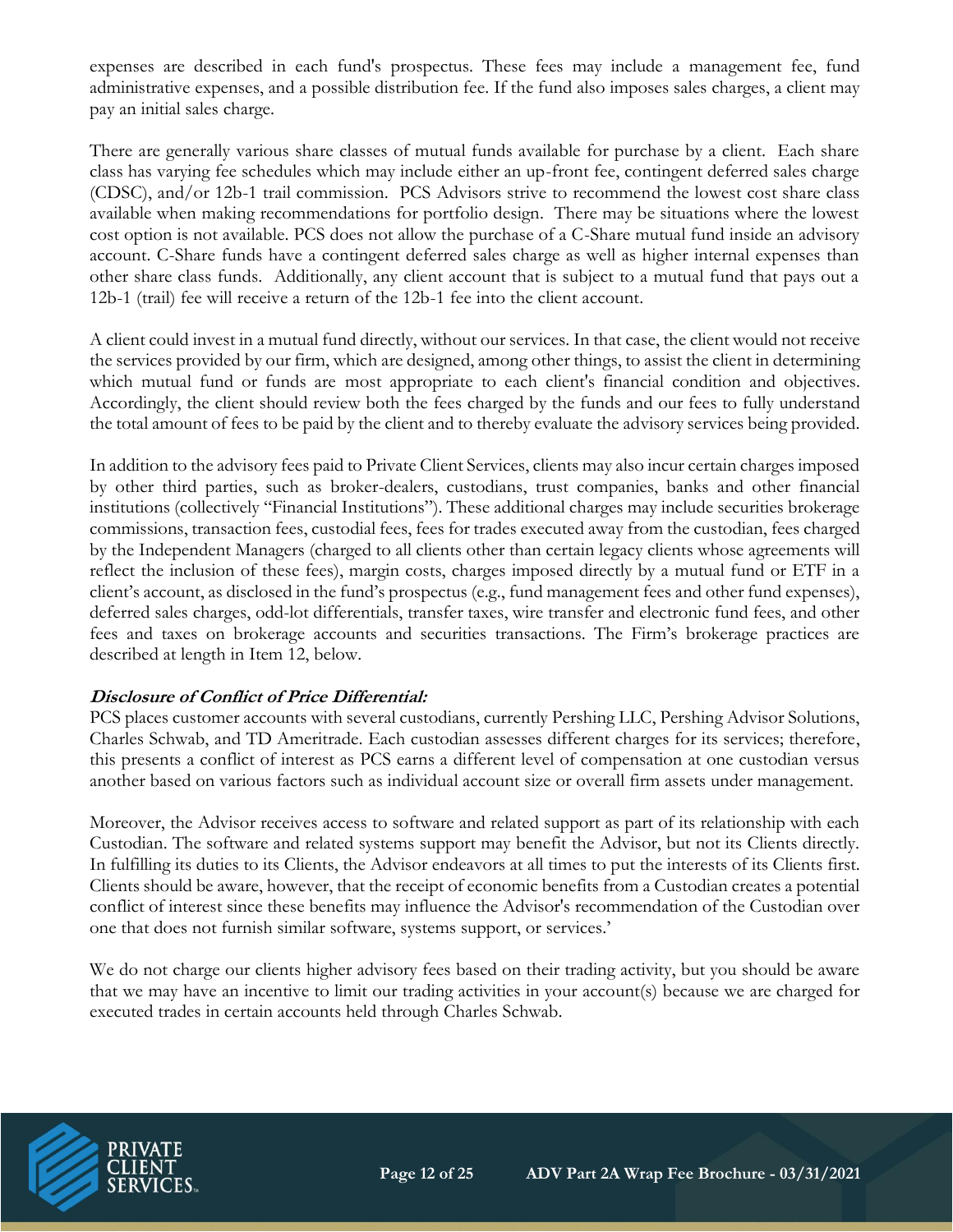Clients may receive comparable services from other broker-dealers or investment advisers and pay fees that are higher or lower than those charged under the PCS wrap fee program. Fees may be more or less than the client would have paid if the services (account management, custody and brokerage transactions) were purchased separately outside of the wrap program.

# **Direct Fee Debit**

Clients generally provide Private Client Services and/or certain Independent Managers with the authority to directly debit their accounts for payment of the investment advisory fees. The Financial Institutions that act as the qualified custodian for client accounts, from which the Firm retains the authority to directly deduct fees, have agreed to send statements to clients not less than quarterly detailing all account transactions, including any amounts paid to Private Client Services. Alternatively, clients may elect to have Private Client Services send a separate invoice for direct payment.

#### **Commissions and Sales Charges for Recommendations of Securities**

Clients can engage certain persons associated with Private Client Services (PCS) (but not the Firm directly) to render securities brokerage services under a separate commission-based arrangement. Clients are under no obligation to engage such persons and may choose brokers or agents not affiliated with PCS

Under this arrangement, the Firm's Supervised Persons, in their individual capacities as registered representatives of PCS, may provide securities brokerage services and implement securities transactions under a separate commission-based arrangement. Supervised Persons may be entitled to a portion of the brokerage commissions paid to PCS, as well as a share of any ongoing distribution or service (trail) fees from the sale of mutual funds. PCS may also recommend no-load or load-waived funds, where no sales charges are assessed. Prior to effecting any transactions, clients are required to enter into a separate account agreement with PCS.

A conflict of interest exists to the extent that PCS recommends the purchase or sale of securities where its Supervised Persons receive commissions or other additional compensation as a result of the Firm's recommendation. The Firm has procedures in place to ensure that any recommendations made as part of an advisory agreement by such Supervised Persons are in the best interest of clients. For certain accounts covered by the Employee Retirement Income Security Act of 1974 ("ERISA") and such others that PCS, in its sole discretion, deems appropriate, PCS may provide its investment advisory services on a fee-offset basis. In this scenario, PCS may offset its fees by an amount equal to the aggregate commissions and 12b-1 fees earned by the Firm's Supervised Persons in their individual capacities as Registered Representatives of PCS.

Schwab has eliminated commissions for online trades of equities, ETFs and options (subject to \$0.65 per contract fee). This means that, in most cases, when we buy and sell these types of securities, we will not have to pay any commissions to Schwab. We encourage you to review Schwab's pricing to compare the total costs of entering into a wrap fee arrangement versus a non-wrap fee arrangement. If you choose to enter into a wrap fee arrangement, your total cost to invest could exceed the cost of paying for brokerage and advisory services separately. To see what you would pay for transactions in a non-wrap account please refer to Schwab's most recent pricing schedules available at [schwab.com/aspricingguide.](https://us-west-2.protection.sophos.com/?d=schwab.com&u=aHR0cDovL3d3dy5zY2h3YWIuY29tL2FzcHJpY2luZ2d1aWRl&e=YWthdGNoQHBjc2JkLm5ldA==&h=2341fd57633149899e37a442e171aa84&t=OU1EN2NEL0ZuaXQrZVB4Qnl5V1VNTU1tSkx4bDdzQkg3Nktmck1ZT1k3TT0=)

#### **Grandfathering of Minimum Account Requirements**:

Pre-existing advisory clients are subject to Private Client Services' minimum account requirements and advisory fees in effect at the time the client entered into the advisory relationship. Therefore, our firm's minimum account requirements will differ among clients.

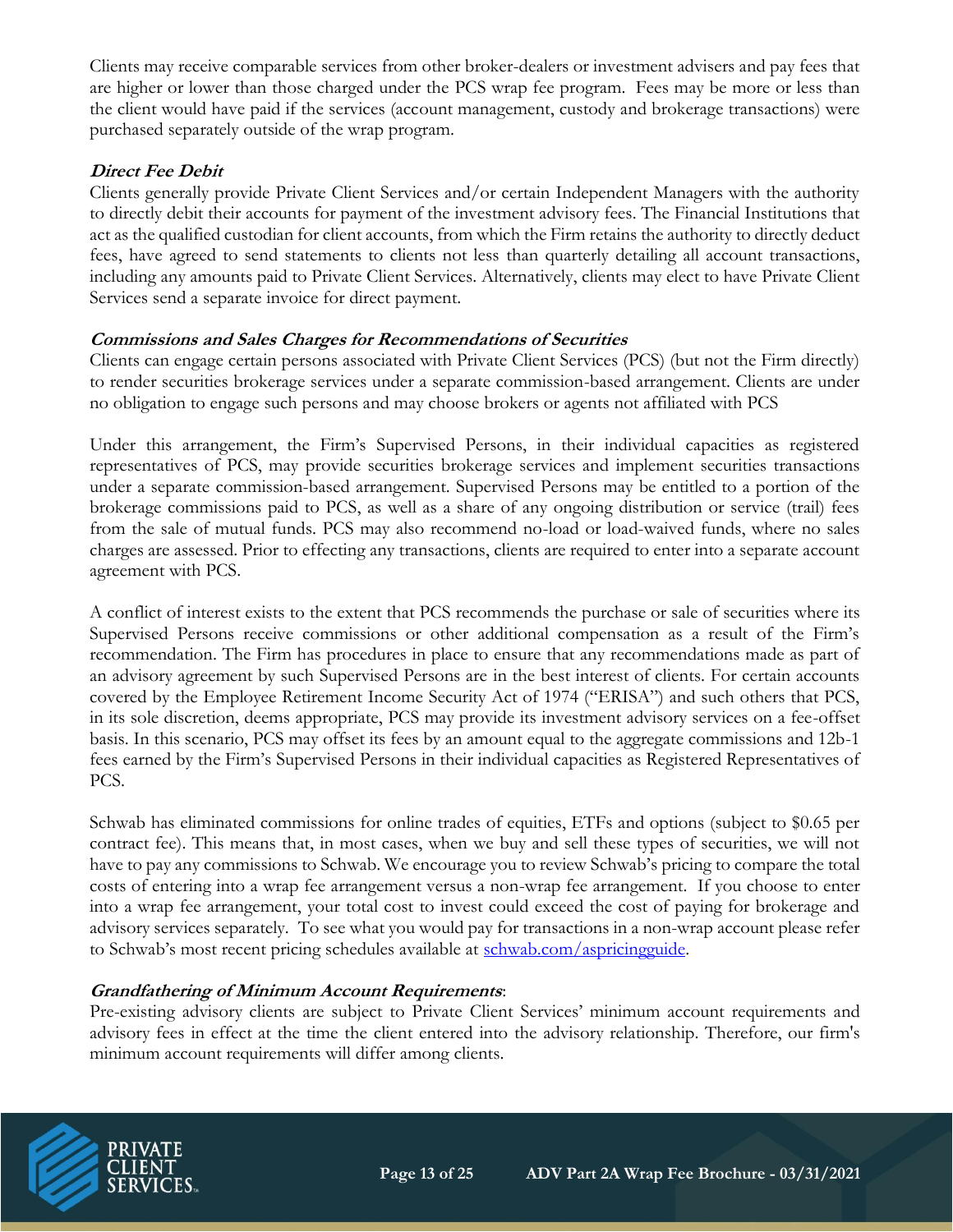#### **Limited Prepayment of Fees**:

Under no circumstances do we require or solicit payment of fees in excess of \$600 more than six months in advance of services rendered.

#### **COMPENSATION**

We reserve the right to enter into marketing arrangements with independent investment adviser and/or broker-dealer firms pursuant to which representatives of their firms ("Solicitors") offer our services, including participation in this program, to the public. Through these arrangements, we pay a cash referral fee to the Solicitor and/or their firm based upon a percentage of our advisory fee. The payment of referrals fees will not increase the amount of the fees paid by program participants. However, clients should be aware that the receipt of this compensation may create an incentive for the individual to recommend participation in this program over others for which no such compensation may be received.

As required by applicable law, the details of the solicitation arrangement, including the compensation payable to the solicitor, will be described to the client in a separate document provided to the client at the time of the referral.

# **ITEM 5 ACCOUNT REQUIREMENTS AND TYPES OF CLIENTS**

# **MINIMUM ACCOUNT REQUIREMENTS**

Participation in AAA, Plus Portfolio and TPAM Programs is subject to certain minimum account requirements.

The PCS AAA account minimum is \$50,000.

The PCS Plus Portfolios account minimum is \$50,000.

Account minimums vary for TPAMs, with at least one of our eight TPAMs offering account minimums of \$25,000.

The American Funds F2 Share Mutual Fund program has a \$250 minimum account size.

**PCS reserves the right to waive the minimum account size where deemed appropriate.** Private Client Services may group certain related client accounts for the purposes of achieving the minimum account size and determining the annualized fee.

PCS AAA Program clients must direct Private Client Services as to the broker dealer to be used in managing their account. As a condition for program participation, clients are required to direct us to custody their assets with and to place trades through Pershing LLC. Pershing LLC is an affiliated FINRA-member broker dealer and the clearing firm and custodian that we use for brokerage accounts. Private Client Services has negotiated an arrangement with Pershing LLC to provide custodial and brokerage services as part of the PCS Asset Allocation Account Program. As such, we reserve the right to decline acceptance of any client account for which the client directs the use of a broker dealer or custodian other than Private Client Services and Pershing LLC respectively. Please refer to the "Other Financial Industry Activities and Affiliations" section of Item 9 for additional information.

PCS Plus Portfolio Program clients must direct Private Client Services as to the broker dealer to be used in

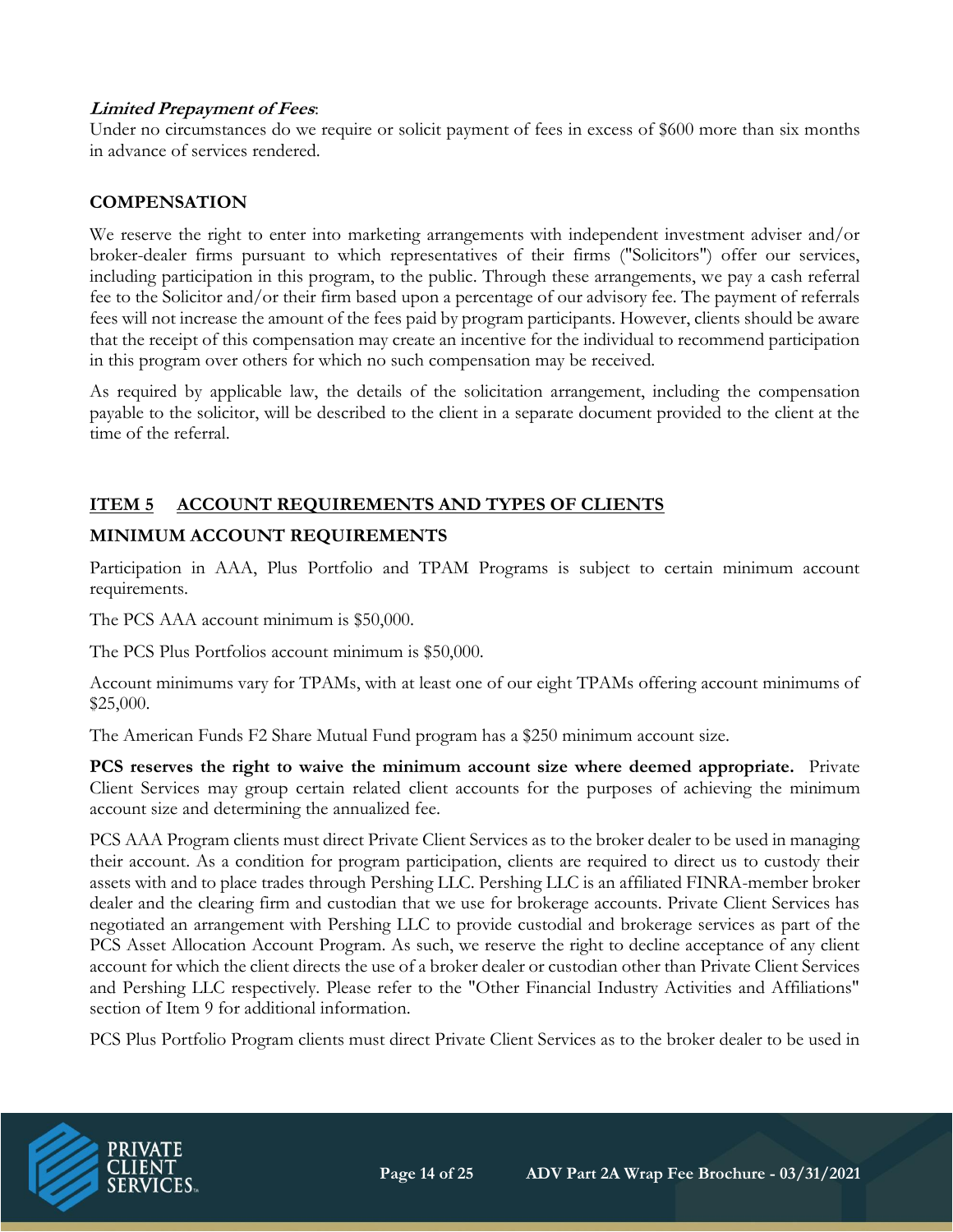managing their account. As a condition for program participation, clients are required to direct us to custody their assets with and to place trades through Pershing, LLC, Pershing Advisory Solutions, Charles Schwab, or TD Ameritrade. Pershing, LLC, Pershing Advisory Solutions, Charles Schwab, and TD Ameritrade are affiliated FINRA-member broker dealers and the clearing firms and custodians that we use for brokerage accounts. Private Client Services has negotiated an arrangement with all four custodians to provide custodial and brokerage services as part of the PCS Plus Portfolio Program. As such, we reserve the right to decline acceptance of any client account for which the client directs the use of a broker dealer or custodian other than Private Client Services, Pershing, LLC, Pershing Advisory Solutions or Charles Schwab or TD Ameritrade respectively. Please refer to the "Other Financial Industry Activities and Affiliations" section of Item 9 for additional information.

#### **TYPES OF CLIENTS**

Private Client Services provides advisory services in the PCS Asset Allocation Account Program, PCS Plus Portfolio Program, and through Third Party Asset Managers (TPAM) where appropriate, to:

- Individuals
- Pension & Profit Sharing Plans
- Trusts
- Estates
- Corporations
- Charitable Organizations
- Partnerships
- Limited Liability Corporations

#### **ITEM 6 PORTFOLIO MANAGER SELECTIONS AND EVALUATION**

#### **PORTFOLIO MANAGER SELECTION**

All PCS AAA assets are managed by registered, independent Investment Advisor Representatives of our firm. These individuals must possess, minimally, a college degree and/or appropriate business experience and all required registrations/certifications.

The PCS Plus Portfolios are managed internally by the PCS Investment Committee, which consists of members of the Marketing/Research, Compliance, and Operations Departments, and Executive Management.

The American Funds F2 share mutual funds are managed by American Funds Distributors designated portfolio fund managers.

With regard to clients who select a TPAM account, PCS has established a thorough due diligence process to investigate various aspects of each TPAM, including evaluation and analysis of historical investment performance, portfolio manager biographies and backgrounds, trading and operations policies, compliance, code of ethics and overall business enterprise risk.

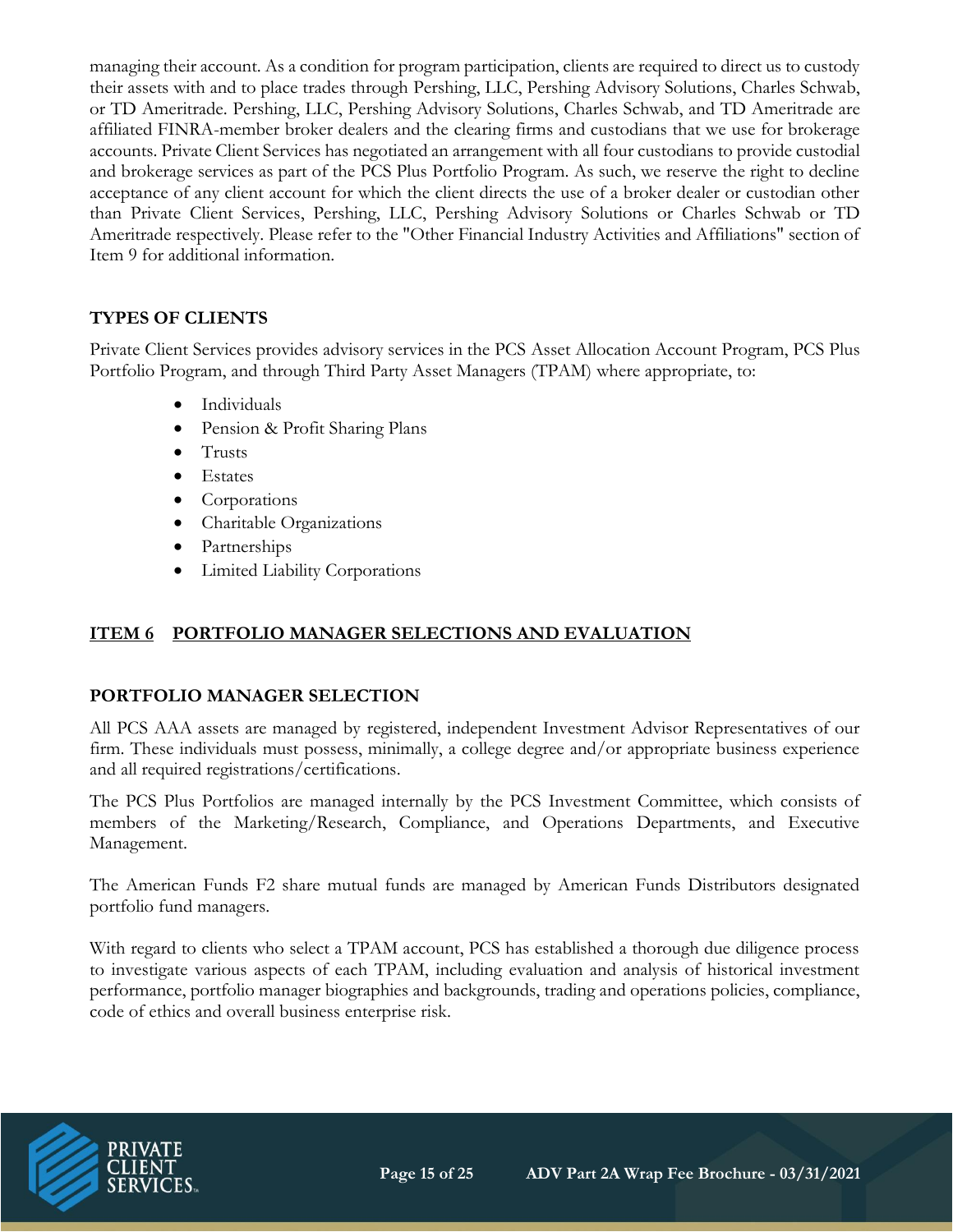### **PORTFOLIO PERFORMANCE REPORTING**

PCS calculates the performance of all participating accounts based on standards drawn from industry sources, which may include the CFA Institute's Global Investment Performance Standards, or "GIPS", formerly known as the AIMR Performance Presentation Standards. Performance is currently calculated by taking into account some of the following items: a time-weighted rate of return; cash flows into and out of the accounts; monthly valuations; and income accrued on fixed income securities.

PCS has partnered with Orion Advisor Technology ("Orion") to provide portfolio accounting, billing, some trading, and performance reporting services for the Asset Allocation Account Program. Performance information generated through Orion is calculated using Time Weighted Rate of Return ("TWRR"), a GIPScompliant methodology. PCS is not a GIPS-compliant firm but strives to use GIPS methodology whenever possible.

PCS has partnered with Pershing, LLC, Pershing Advisory Solutions, Charles Schwab, and TD Ameritrade to provide brokerage, custodial and other services for the PCS Plus Portfolios Program. Performance reporting for the Plus Portfolios will be administered by Orion. Orion, the portfolio administrators, run and review monthly reports to detect any position drift. We monitor performance on a monthly basis (at a minimum) for managers, investment research providers, and for our own analysis.

We monitor client investments and the performance of their portfolios on a periodic basis, based on the procedures and timing intervals delineated in the supervisory procedures of Private Client Services. Investment performance is reported to the client at least quarterly, and a suitability review of investment objectives, risk tolerances and the selected benchmark is made available to each client at least once annually. We supervise the client's portfolio and will make recommendations to the client as market factors and the client's needs dictate.

All TPAMs calculate and present investment performance that is compliant with the CFA Institute's Global Investment Performance Standards.

# **AFFILIATED PORTFOLIO MANAGERS**

As previously disclosed, all client assets in the PCS AAA program are managed, on either a discretionary or non-discretionary basis, by registered, independent Investment Advisor Representatives of our firm.

The PCS Plus Portfolios are managed by the PCS Investment Committee.

#### **PERFORMANCE-BASED FEES**

Private Client Services does not charge performance-based fees.

TPAMs utilized by PCS do not charge performance-based fees.

# **METHODS OF ANALYSIS**

All PCS Investment Advisor Representatives operate independently of each other in the utilization of available sources of investment research, economic forecasts, and investment decision making tools. PCS provides a strategic asset allocation framework to all of our IARs for the purpose of creating suitable asset allocation model choices for any given client. The individual advisor will exercise their own discretion regarding the research and analysis tools necessary to support investment decision making, security selection and portfolio construction. Portfolio construction will consist of investment in individual securities, mutual funds, exchange traded funds, unit investment trusts, options or other investment vehicles. PCS supervises and monitors both the suitability of

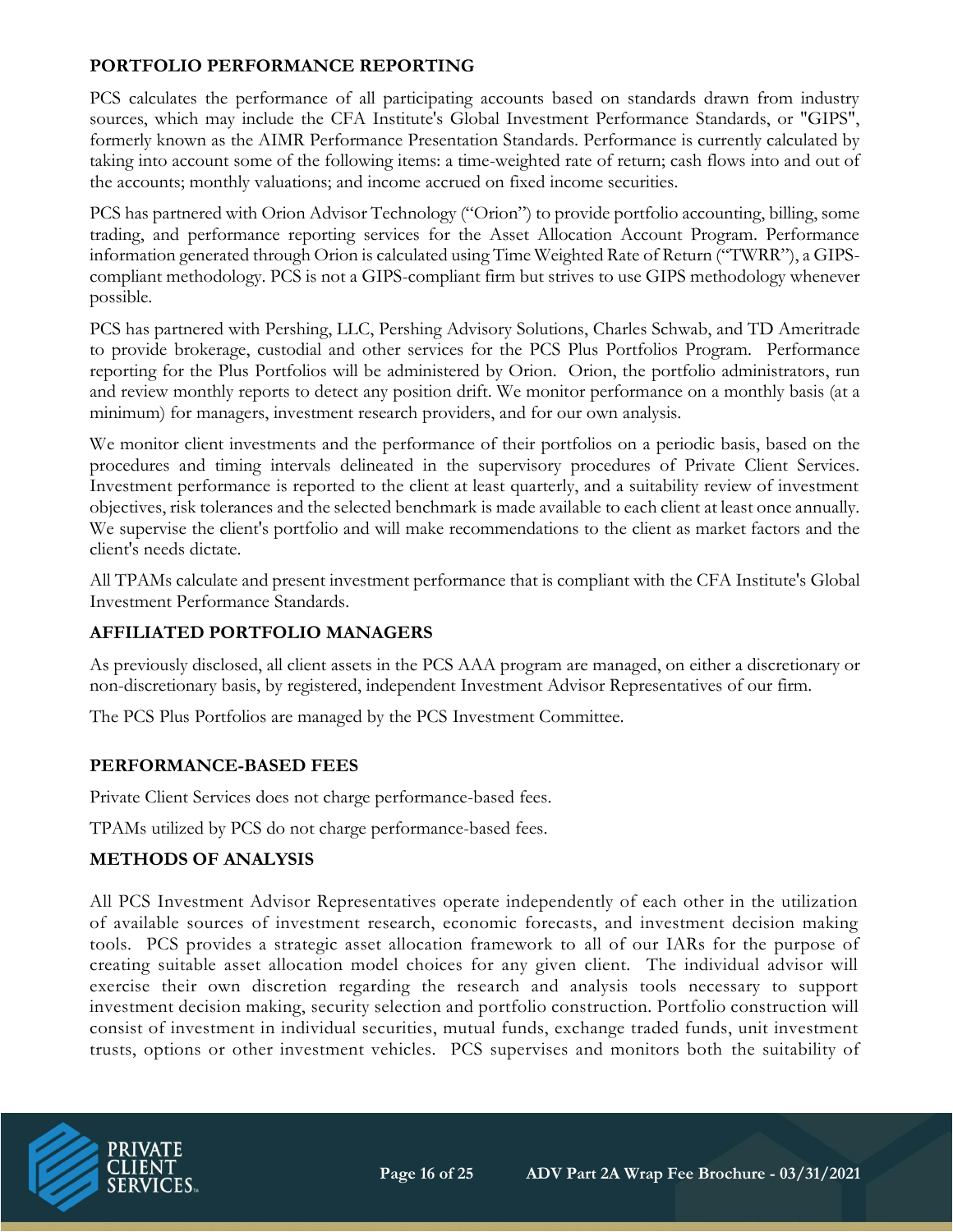asset allocation and individual security selections on a periodic basis.

PCS Plus Portfolios also use the following methods when evaluating portfolio selection and allocation within the various model portfolios.

We use the following methods of analysis in formulating our investment advice and/or managing client assets:

**Fundamental Analysis.** We attempt to measure the intrinsic value of a security by looking at economic and financial factors, including the overall economy, industry conditions, and the financial condition and management of the company itself, to determine if the security is underpriced (indicating it may be a good time to buy) or overpriced (indicating it may be time to sell).

Fundamental analysis does not attempt to anticipate market movements. This presents a potential risk, as the price of a security can move up or down along with the overall market regardless of the economic and financial factors considered in evaluating the stock.

**Technical Analysis**. Technical analysis is the evaluation of the price and volume trading history and other associated characteristics to help identify price levels where a security might be purchased or sold. Measures of relative strength, trading volume, price support and resistance, price momentum and volatility are some of the attributes of a security which are taken into account when making purchase or sale decisions.

**Mutual Fund and/or ETF Analysis.** We look at the experience and track record of the manager of the mutual fund or ETF in an attempt to determine if that manager has demonstrated an ability to achieve investment objectives over the course of a market cycle and in different economic environments. We also look at the underlying assets in a mutual fund or ETF in an attempt to determine if there is significant overlap or duplication in the underlying investments held in other funds in the client's portfolio. We also monitor the funds or ETFs in an attempt to determine that they are continuing to follow their stated investment strategy.

A risk of mutual fund and/or ETF analysis is that, as in all securities investments, past performance does not guarantee future results. A manager who has been successful may not be able to replicate that success in the future. In addition, as we do not control the underlying investments in a fund or ETF, managers of different funds held by the client may purchase the same security, increasing the risk to the client if that security were to fall in value. There is also a risk that a manager may deviate from the stated investment mandate or strategy of the fund or ETF, which could make the holding(s) less suitable for the client's portfolio.

**Third-Party Asset Manager Analysis.** We examine the experience, expertise, investment philosophies, and past performance of independent TPAMs in an attempt to determine if that manager has demonstrated an ability to achieve investment objectives over the course of a market cycle and in different economic environments. We monitor the manager's underlying holdings, strategies, concentrations and leverage as part of our overall periodic risk assessment. Additionally, as part of our due-diligence process, we survey the manager's compliance and business enterprise risks.

A risk of investing with a third-party manager who has been successful in the past is that he/she may not be able to replicate that success in the future. In addition, as we do not control the underlying investments in a third-party manager's portfolio, there is also a risk that a manager may deviate from the stated

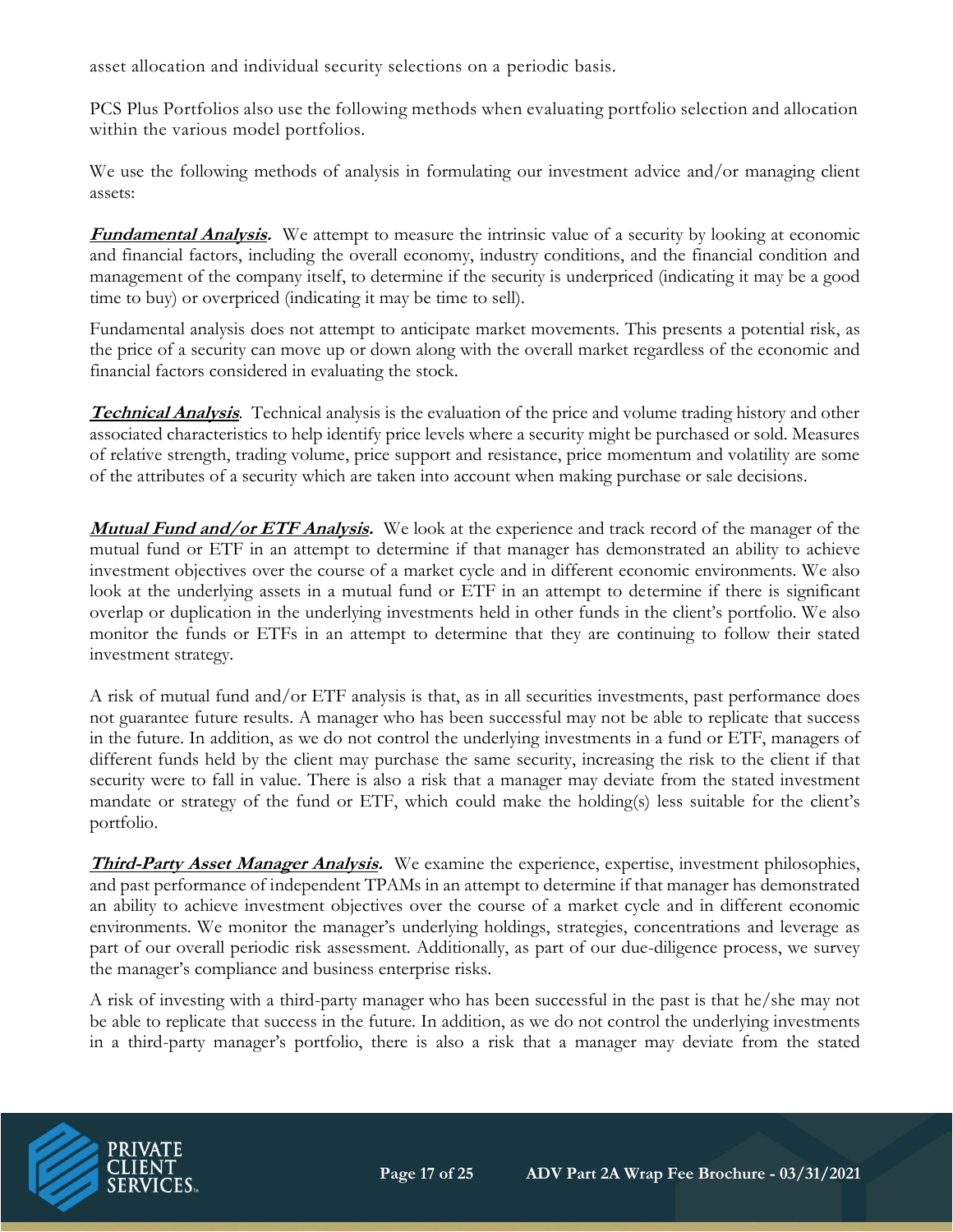investment mandate or strategy of the portfolio, making it a less suitable investment for our clients. Moreover, as we do not control the manager's daily business and compliance operations, we may be unaware of the lack of internal controls necessary to prevent business, regulatory or reputational deficiencies.

**Risks for all forms of analysis.** Our securities analysis methods rely on the assumption that the companies whose securities that we purchase and sell, the rating agencies that review these securities, and other publiclyavailable sources of information about these securities, are providing accurate, timely and unbiased data and analysis. While we are alert to indications that data may be incorrect, there is always a risk that our analysis may be compromised by inaccurate or misleading information.

# **Investment and Trading Techniques Employed**

We may use one or more of the following strategies in managing client accounts, provided that such strategies are appropriate to the needs of the client and consistent with the client's investment objectives, risk tolerance, and time horizons, among other considerations:

**Long-term purchases.** We purchase securities with the idea of holding them in the client's account for a year or longer. Typically, we employ this strategy when:

- 1. We believe the securities to be currently undervalued, and/or;
- 2. We want exposure to a particular asset class over time, regardless of the current projection for this class.

A risk in a long-term purchase strategy is that by holding the security for this length of time, we may not take advantage of short-term gains that could be profitable to a client. Moreover, if our predictions are incorrect, a security may decline sharply in value before we make the decision to sell.

**Short-term purchases.** When utilizing this strategy, we purchase securities with the idea of selling them within a relatively short time (typically a year or less). We do this in an attempt to take advantage of conditions that we believe will soon result in a price swing in the securities we purchase.

**Trading.** We purchase securities with the idea of selling them very quickly (typically within 30 days or less). We do this in an attempt to take advantage of our predictions of brief price swings.

**Margin transactions.** We will purchase securities for your portfolio with money borrowed from your brokerage account. This allows you to purchase more securities than you would be able to with your available cash, and allows us to purchase securities without selling other holdings.

**Option writing.** We may use options as an investment strategy. An option is a contract that gives the buyer the right, but not the obligation, to buy or sell an asset (such as a share of stock) at a specific price on or before a certain date. An option, just like a stock or bond, is a security. An option is also a derivative, because it derives its value from an underlying asset.

The two types of options are calls and puts:

- 1. A call gives us the right to buy an asset at a certain price within a specific period of time. We will buy a call if we have determined that the stock will increase substantially before the option expires.
- 2. A put gives us the holder the right to sell an asset at a certain price within a specific period of time. We will buy a put if we have determined that the price of the stock will fall before the option expires.

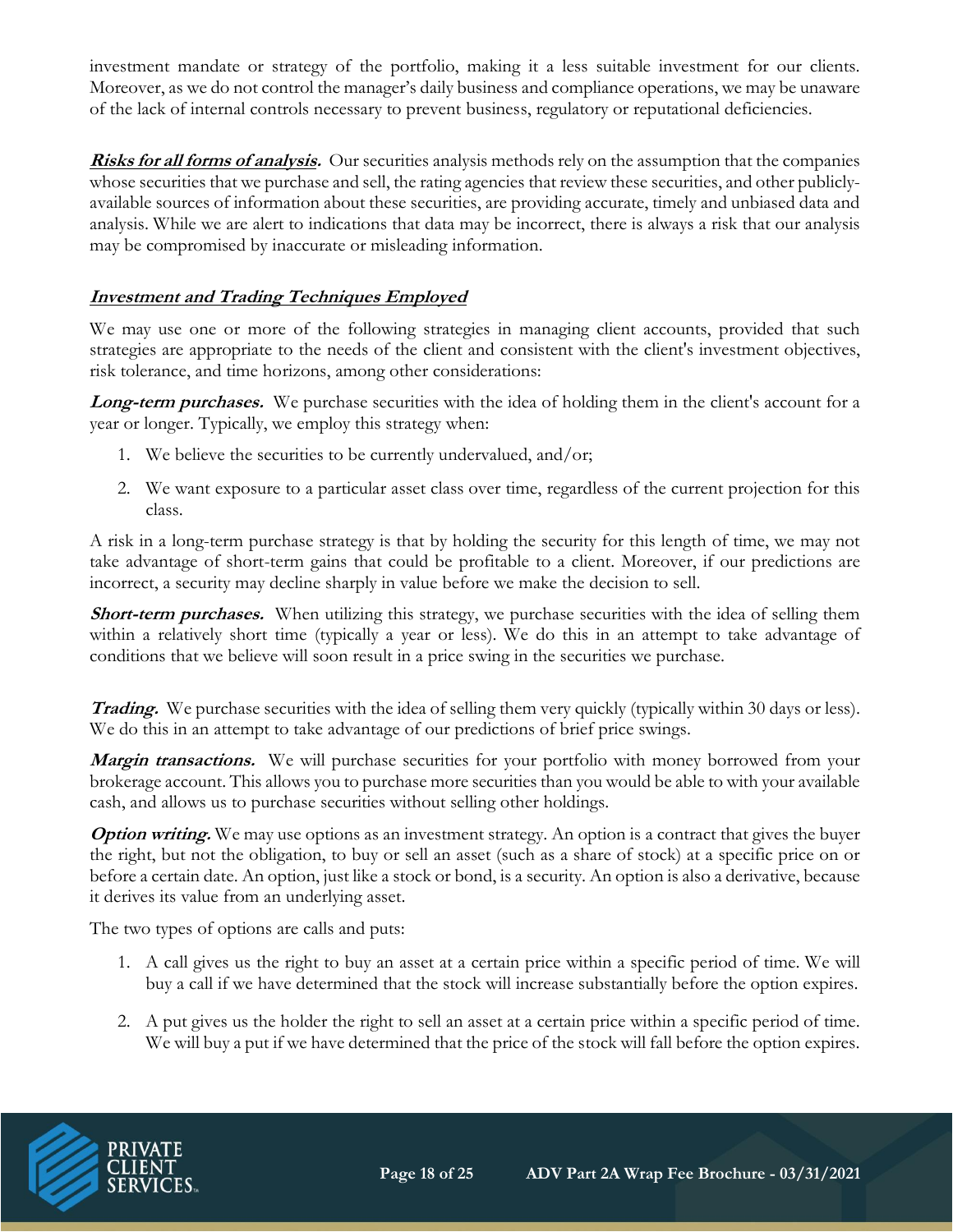We will use options to speculate on the possibility of a sharp price swing. We will also use options to "hedge" a purchase of the underlying security; in other words, we will use an option purchase to limit the potential upside and downside of a security we have purchased in a client portfolio.

We use "covered calls", in which we sell an option on security currently held in a portfolio. In this strategy, the client receives a fee for making the option available, and the person purchasing the option has the right to buy the security from the owner/client at an agreed-upon price.

We use a "spreading strategy", in which we purchase two or more option contracts (for example, a call option that is purchased and a call option that is sold, with both transactions occurring simultaneously) for the same underlying security. This effectively puts the owner/client on both sides of the market, but with the ability to vary price, time and other factors.

**Risk of Loss.** Securities investments are not guaranteed and you may lose money on your investments. Key to a successful relationship with your investment advisor is an accurate and realistic evaluation of your tolerance for risk taking and the ability to absorb adverse investment performance. We ask that you work with us to help us best understand your tolerance for risk.

# **Voting Client Securities**

As a matter of firm policy, we do not vote proxies on behalf of clients. Therefore, although our firm may provide investment advisory services relative to client investment assets, clients maintain exclusive responsibility for: (1) directing the manner in which proxies solicited by issuers of securities beneficially owned by the client shall be voted, and (2) making all elections relative to any mergers, acquisitions, tender offers, bankruptcy proceedings or other type events pertaining to the client's investment assets. Clients are responsible for instructing each custodian of the assets, to forward to the client copies of all proxies and shareholder communications relating to the client's investment assets.

We may provide clients with consulting assistance regarding proxy issues if they contact us with questions at our principal place of business.

# **ITEM 7 CLIENT INFORMATION PROVIDED TO PORTFOLIO MANAGERS**

The Investment Advisor Representative is responsible for referring a client to the program, and will complete an account application and an in-depth risk profile questionnaire for each newly opened managed account. Through a process of discussion and discovery, PCS IARs evaluate and analyze a given client's particular financial goals, resources and constraints. Key determinants include the client's investment objectives, their investment and income time horizons, their risk tolerance, and their anticipated liquidity needs. Our IARs then develop and recommend one or more suitable personal investment strategies to create and manage an investment portfolio that will enable the client to reach their financial goals.

The relevant information is submitted to the PCS RIA Program Manager and PCS Designated Supervisory Personnel. A determination is made as to whether participation in this program is appropriate for the client. On an ongoing basis, the participating client's Investment Advisor Representative is responsible for obtaining and communicating to us any changes in the client's financial circumstances and/or objectives, including modifications to any client-imposed restrictions, if applicable.

PCS requires that the client's IAR review the questionnaire annually and confirm with the client that there are no changes in the client's investment objectives, to ensure the selected investment strategy remains appropriate for the client's circumstances and consistent with the client's investment objectives.

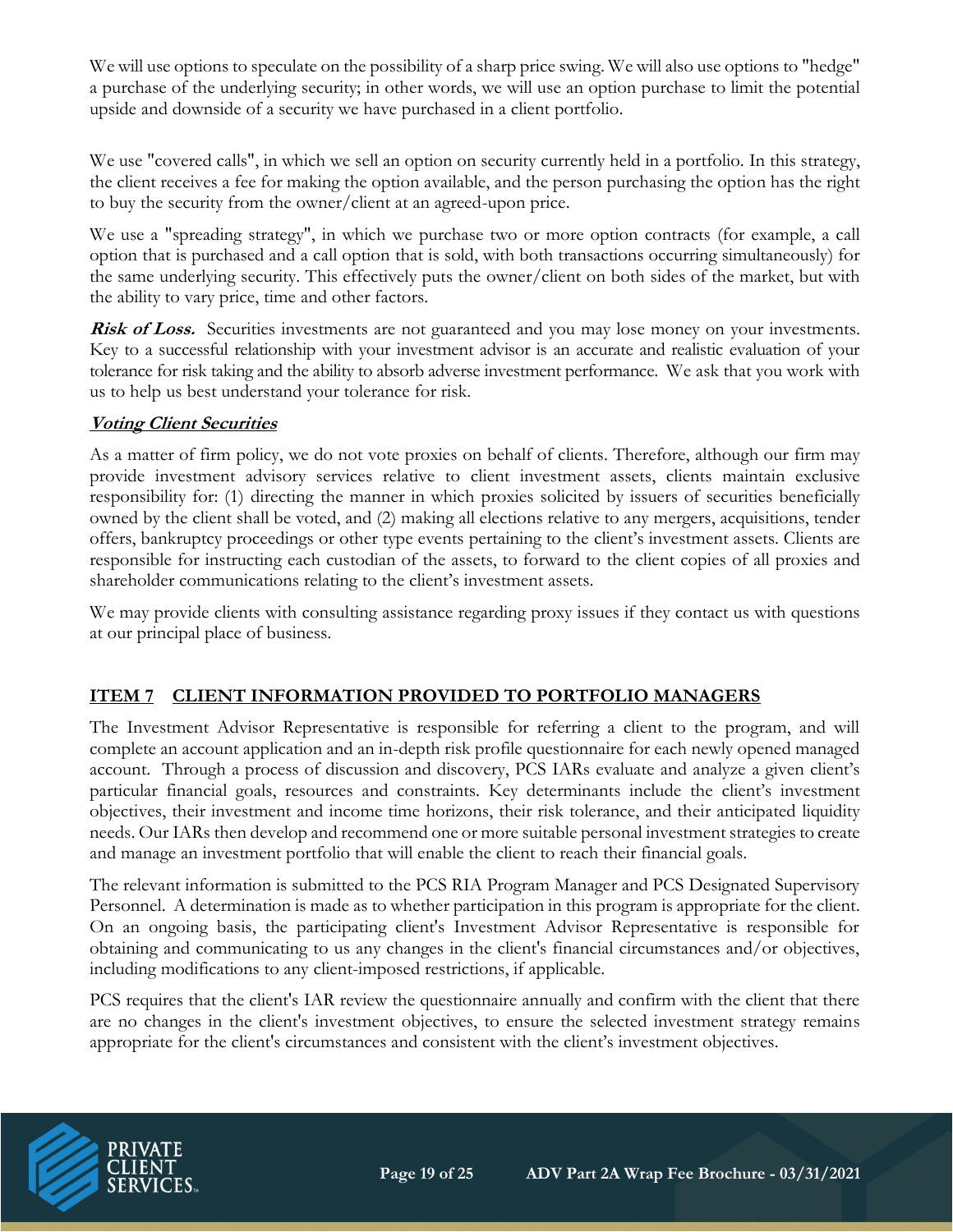# **ITEM 8 CLIENT CONTACT WITH PORTFOLIO MANAGERS**

The client's Investment Advisor Representative is available to discuss the management and performance of the client's account and consider changes in the client's situation which may have an impact on the client's investment objectives, risk tolerance and time horizon.

# **ITEM 9 ADDITIONAL INFORMATION**

#### **Disciplinary Information**

We are required to disclose any legal or disciplinary events that are material to a client's or prospective client's evaluation of our advisory business or the integrity of our management.

Our firm and our management personnel have no reportable disciplinary events to disclose that are pertinent to the management and supervision of the Asset Allocation Account.

#### **Other Financial Industry Activities and Affiliations**

**FIRM Registrations.** In addition to Private Client Services being a Registered Investment Adviser, our firm is registered as a FINRA member broker-dealer. A list of affiliated broker-dealers is specifically disclosed in Section 7.A. on Schedule D of Form ADV, Part 1, which can be accessed by following the directions provided on the Cover Page of this Firm Brochure.

**MANAGEMENT PERSONNEL Registrations:** Management personnel of Private Client Services are separately licensed as registered representatives of Private Client Services, a FINRA affiliated broker-dealer. These individuals, in their separate capacity, can effect securities transactions for which they will receive separate, yet customary compensation.

While Private Client Services and these individuals endeavor at all times to put the interest of the clients first as part of our fiduciary duty, clients should be aware that the receipt of additional compensation itself creates a conflict of interest and may affect the judgment of these individuals when making recommendations.

As required, any affiliated investment advisers are specifically disclosed in Section 7.A. on Schedule D of Form ADV, Part 1. (Part 1 of our Form ADV can be accessed by following the directions provided on the Cover Page of this Firm Brochure.)

Clients should be aware that the receipt of additional compensation by Private Client Services and its management persons or employees creates a conflict of interest that may impair the objectivity of our firm and these individuals when making advisory recommendations. Private Client Services endeavors at all times to put the interest of its clients first as part of our fiduciary duty as a Registered Investment Adviser; we take the following steps to address this conflict:

- 1. We disclose to clients the existence of all material conflicts of interest, including the potential for our firm and our employees to earn compensation from advisory clients in addition to our firm's advisory fees.
- 2. We disclose to clients that they are not obligated to purchase recommended investment products from our employees or affiliated companies.

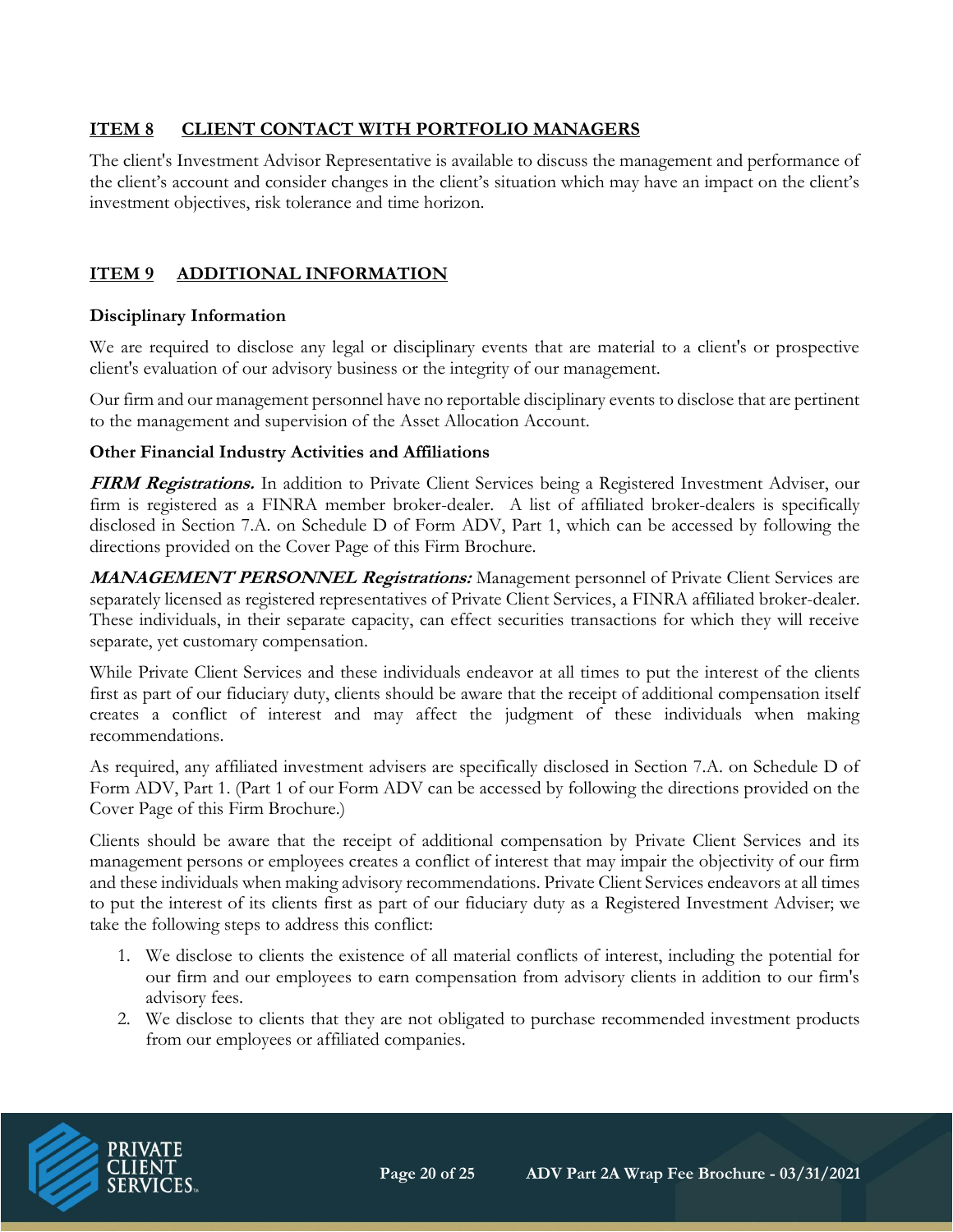- 3. We collect, maintain and document accurate, complete and relevant client background information, including the client's financial goals, objectives and risk tolerance.
- 4. Our firm's management conducts regular reviews of each client account to verify that all recommendations made to a client are suitable to the client's needs and circumstances.
- 5. We require that our employees seek prior approval of any outside business activity so that we may ensure that any conflicts of interests in such activities are properly addressed.
- 6. We periodically monitor these outside business activities to verify that any conflicts of interest continue to be properly addressed by our firm.
- 7. We educate our employees regarding the responsibilities of a fiduciary, including the need for having a reasonable and independent basis for the investment advice provided to clients.

As previously disclosed, clients are required to direct us to custody their assets with and to place trades through Pershing LLC as a condition for participation in the PCS Asset Allocation Account program. Pershing LLC is a FINRA-member broker dealer and the clearing firm and custodian that we use for brokerage accounts. Our firm has evaluated Pershing LLC and believes that it will provide our clients with a blend of execution services, commission costs, and professionalism that will assist us in meeting our fiduciary obligations to clients.

Clients are required to direct us to custody their assets with and to place trades through Pershing, LLC, Pershing Advisory Solutions, Charles Schwab, or TD Ameritrade as a condition for participation in the PCS Plus Portfolio program. Pershing, LLC, Pershing Advisory Solutions, Charles Schwab and TD Ameritrade are FINRA-member broker dealer and the clearing firm and custodian that we use for brokerage accounts. Our firm has evaluated all three custodians and believe that they will provide our clients with a blend of execution services, commission costs, and professionalism that will assist us in meeting our fiduciary obligations to clients.

In evaluating such an arrangement, the client should recognize that brokerage commissions for the execution of transactions in the client's account are not negotiated by Private Client Services on a trade-bytrade basis, and best execution may not be achieved. In addition, as noted above in Item 4, transactions in the client's account are effected "net" (i.e., without separate commission charge to the client) and a portion of the wrap fee is generally considered as being in lieu of commissions. Not all advisers require clients to direct it to use a particular broker dealer, though the sponsors of wrap fee programs typically do.

# **Code of Ethics, Participation or Interest in Client Transactions and Personal Trading**

Our firm has adopted a Code of Ethics which sets forth high ethical standards of business conduct that we require of our employees, including compliance with applicable federal securities laws.

Private Client Services and our personnel owe a duty of loyalty, fairness and good faith towards our clients, and have an obligation to adhere not only to the specific provisions of the Code of Ethics but to the general principles that guide the Code.

Our Code of Ethics includes policies and procedures for the review of quarterly securities transactions reports as well as initial and annual securities holdings reports that must be submitted by the firm's access persons. Among other things, our Code of Ethics also requires the prior approval of any acquisition of securities in a limited offering (e.g., private placement) or an initial public offering. Our code also provides for oversight, enforcement and recordkeeping provisions.

Private Client Services' Code of Ethics further includes the firm's policy prohibiting the use of material nonpublic information. While we do not believe that we have any particular access to non-public information, all employees are reminded that such information may not be used in a personal or professional capacity.

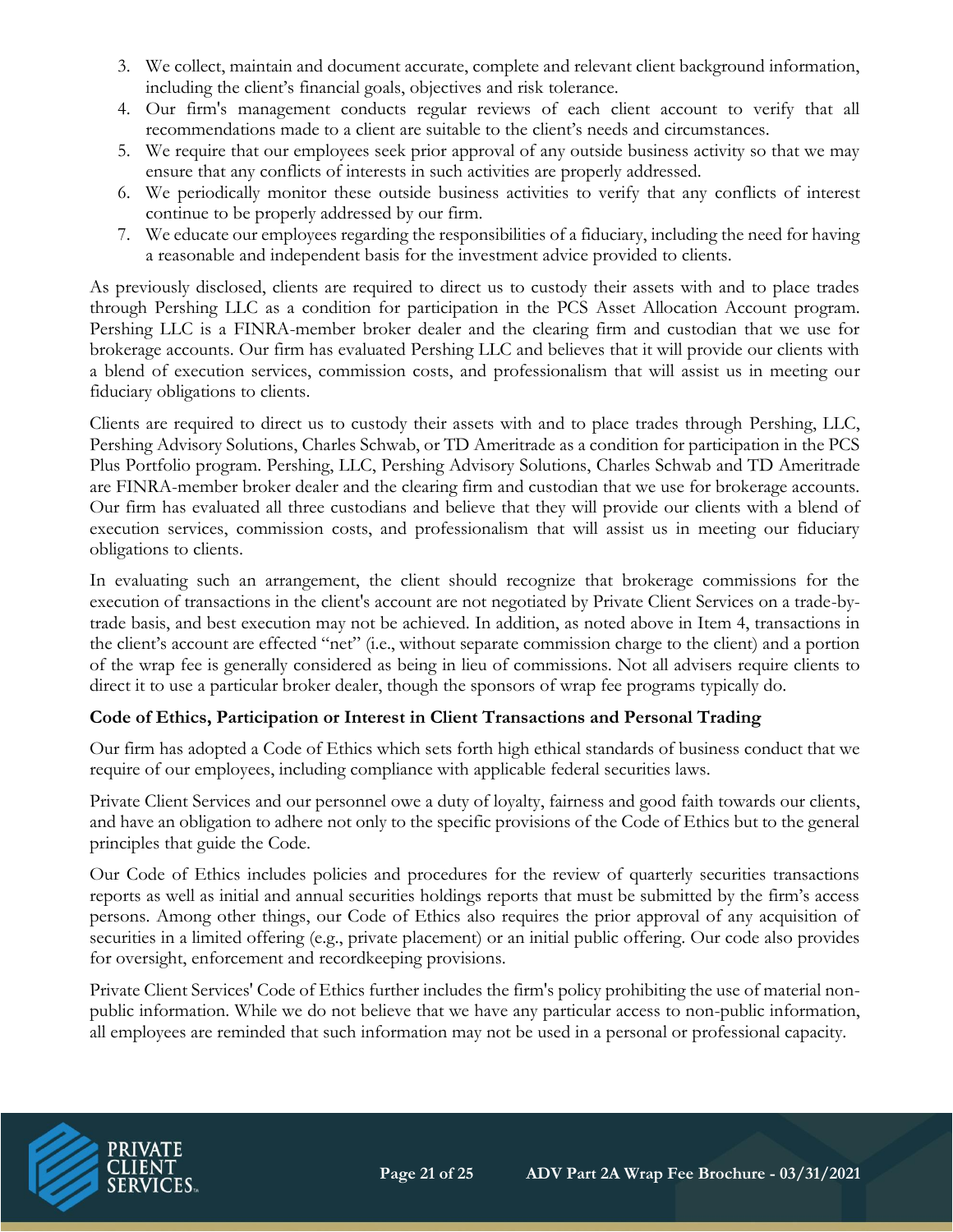A copy of our Code of Ethics is available to our advisory clients and prospective clients. You may request a copy by email sent to esampson@pcsbd.net, or by calling us at 502-451-0600.

Private Client Services and individuals associated with our firm are prohibited from engaging in principal transactions.

Private Client Services and individuals associated with our firm are prohibited from engaging in agency cross transactions.

Our Code of Ethics is designed to assure that the personal securities transactions, activities and interests of our employees will not interfere with (i) making decisions in the best interest of advisory clients and (ii) implementing such decisions while, at the same time, allowing employees to invest for their own accounts.

Our firm and/or individuals associated with our firm may buy or sell for their personal account(s) securities identical to or different from those recommended to our clients. In addition, any related person(s) may have an interest or position in a certain security(ies) which may also be recommended to a client.

It is the expressed policy of our firm that no person employed by us may purchase or sell any security prior to a transaction(s) being implemented for an advisory account, thereby preventing such employee(s) from benefiting from transactions placed on behalf of advisory accounts.

As previously disclosed, related persons of our firm are separately registered as securities representatives of a broker-dealer, and/or licensed as an insurance agent/broker of various insurance companies. Please refer to the preceding section for a detailed explanation of these relationships and important conflict of interest disclosures.

#### **Review of Accounts**

#### **Private Client Services Asset Allocation Account (AAA)**

**REVIEWS**: While the underlying securities and transaction activity within AAA accounts are continually monitored by Advisory representatives, these accounts are also offered a review at least annually. Accounts are reviewed in the context of the client's investment objectives, risk tolerance and time horizon, as well as the target asset allocation for each model portfolio and any investment restrictions provided by the client. More frequent reviews may be triggered by material changes in variables such as the client's individual circumstances, significant contributions or withdrawals from the portfolio, or the market, political or economic environment.

These accounts are also periodically reviewed by: RIA Program Manager and/or Designated Firm Principals

**REPORTS**: Private Client Services, through our custodian Pershing, LLC, provide monthly/quarterly. or ad hoc reports summarizing account performance, transaction history, balances and current holdings. The client is also reminded to notify us if there have been changes in the client's financial situation or investment objectives and whether the client wishes to impose investment restrictions or modify existing restrictions.

#### **Private Client Services Plus Portfolios**

**REVIEWS**: Plus Portfolios are continually monitored to ensure portfolio compliance with stated objectives, risk tolerance, and allocation. Plus Portfolios are subject to auto rebalancing of portfolio holdings depending on the amount of "Drift" (or changes to portfolio values based on performance of individual holdings within the portfolio).

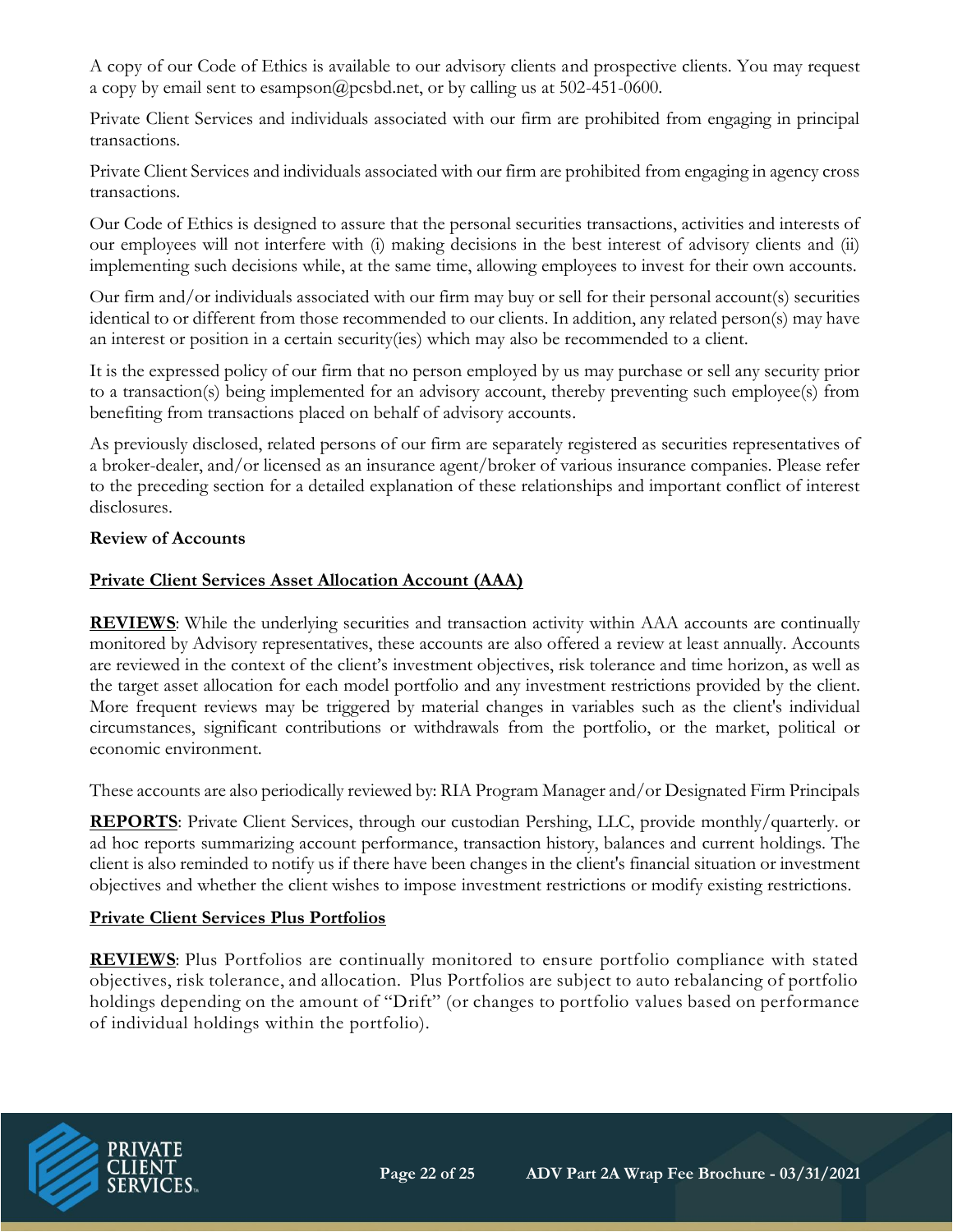Plus Portfolios, on at least a quarterly basis, are reviewed to identify any potential changes in portfolio holdings in order to maintain the portfolio objective, risk tolerance, or to improve potential returns within the portfolio.

**REPORTS:** Private Client Services provides monthly/quarterly, or ad hoc reports summarizing account performance, transaction history, balances and current holdings. The client is also reminded to notify their advisor if there have been changes in the client's financial situation or investment objectives and whether the client wishes to impose investment restrictions or modify existing restrictions.

#### **Third Party Money Managers (TPAM)**

**REVIEWS:** These client accounts should refer to the TPAM's Firm Brochure (or other disclosure document used in lieu of the brochure) for information regarding the nature and frequency of reviews provided by that independent registered investment advisor.

PCS periodically reviews TPAM reports summarizing account performance, transaction and rebalancing history, balances and current holdings. PCS monitors the suitability of asset allocation models as selected by the client in the TPAM account agreement.

These accounts are reviewed by: RIA Program Manager and/or Designated Firm Principal.

**REPORTS:** These clients should refer to the TPAM's Firm Brochure (or other disclosure document used in lieu of the brochure) for information regarding the nature and frequency of reports provided by that independent registered investment advisor.

Private Client Services does not typically provide reports in addition to those provided by the independent registered investment advisor selected to manage the client's assets.

#### **Client Referrals and Other Compensation**

It is Private Client Services' policy not to accept or allow our related persons to accept any form of compensation, including cash, sales awards or other prizes, from a non-client in conjunction with the advisory services we provide to our clients.

It is Private Client Services' policy not to accept "soft dollar" compensation as it relates to Registered Investment Advisory business. However, Private Client Services can receive expense reimbursement from vendors for applicable educational programs relating to the availability of products and services in the Asset Allocation Account as a mutual benefit to all parties, and may also receive reimbursement for technology expenses used to manage advisory business activities. These reimbursements will never be tied to any specific sales or asset minimum requirements.

#### **Financial Information**

As an advisory firm we are required to disclose any financial condition that is reasonably likely to impair our ability to meet our contractual obligations.

Private Client Services participates in TD Ameritrade's institutional customer program and Private Client Services may recommend TD Ameritrade to Clients for custody and brokerage services. There is no direct link between Private Client Services' participation in the program and the investment advice it gives to its Clients, although Private Client Services receives economic benefits through its participation in the program that are typically not available to TD Ameritrade retail investors. These benefits include the following

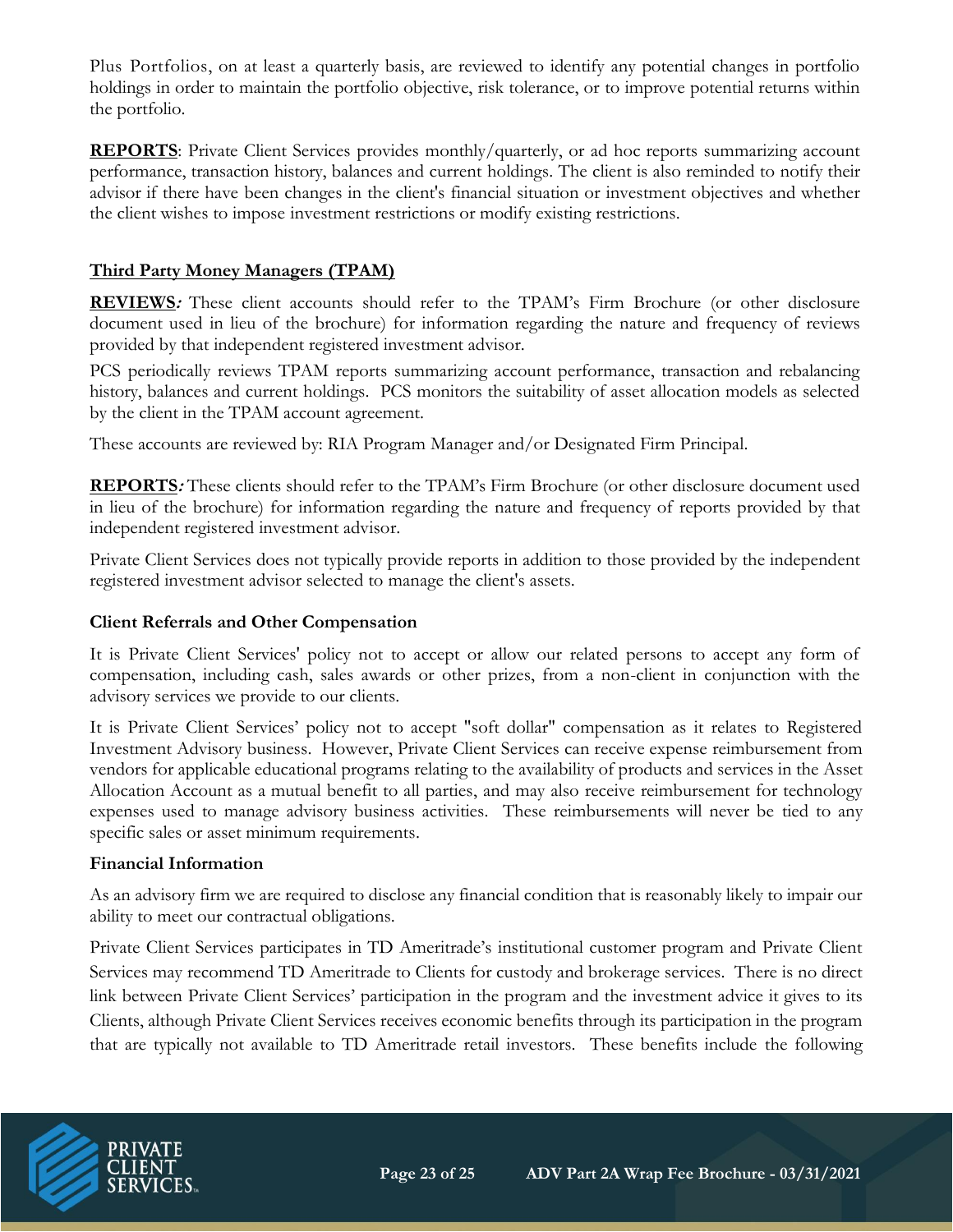products and services (provided without cost or at a discount): receipt of duplicate Client statements and confirmations; research related products and tools; consulting services; access to a trading desk serving Private Client Services participants; access to block trading (which provides the ability to aggregate securities transactions for execution and then allocate the appropriate shares to Client accounts); the ability to have advisory fees deducted directly from Client accounts; access to an electronic communications network for Client order entry and account information; access to mutual funds with no transaction fees and to certain institutional money managers; and discounts on compliance, marketing, research, technology, and practice management products or services provided to Advisor by third party vendors.

TD Ameritrade may also have paid for business consulting and professional services received by Private Client Services' related persons. Some of the products and services made available by TD Ameritrade through the program may benefit Private Client Services but may not benefit its Client accounts. These products or services may assist Private Client Services in managing and administering Client accounts, including accounts not maintained at TD Ameritrade. Other services made available by TD Ameritrade are intended to help Private Client Services manage and further develop its business enterprise. The benefits received by Private Client Services or its personnel through participation in the program do not depend on the amount of brokerage transactions directed to TD Ameritrade. As part of its fiduciary duties to clients, Private Client Services endeavors at all times to put the interests of its clients first. Clients should be aware, however, that the receipt of economic benefits by Private Client Services or its related persons in and of itself creates a potential conflict of interest and may indirectly influence the Private Client Services' choice of TD Ameritrade for custody and brokerage services.

Private Client Services may recommend/require that clients establish brokerage accounts with the Schwab Advisor Services division of Charles Schwab & Co., Inc. (Schwab), a registered broker-dealer, member SIPC, to maintain custody of clients' assets and to effect trades for their accounts. The final decision to custody assets with Schwab is at the discretion of the Advisor's clients, including those accounts under ERISA or IRA rules and regulations, in which case the client is acting as either the plan sponsor or IRA accountholder. Private Client Services is independently owned and operated and not affiliated with Schwab. Schwab provides Private Client Services with access to its institutional trading and custody services, which are typically not available to Schwab retail investors. These services generally are available to independent investment advisors on an unsolicited basis, at no charge to them so long as a total of at least \$10 million of the advisor's clients' assets are maintained in accounts at Schwab Advisor Services. Schwab's services include brokerage services that are related to the execution of securities transactions, custody, research, including that in the form of advice, analyses and reports, and access to mutual funds and other investments that are otherwise generally available only to institutional investors or would require a significantly higher minimum initial investment.

For Private Client Services client accounts maintained in its custody, Schwab generally does not charge separately for custody services but is compensated by account holders through commissions or other transaction-related or asset-based fees for securities trades that are executed through Schwab or that settle into Schwab accounts.